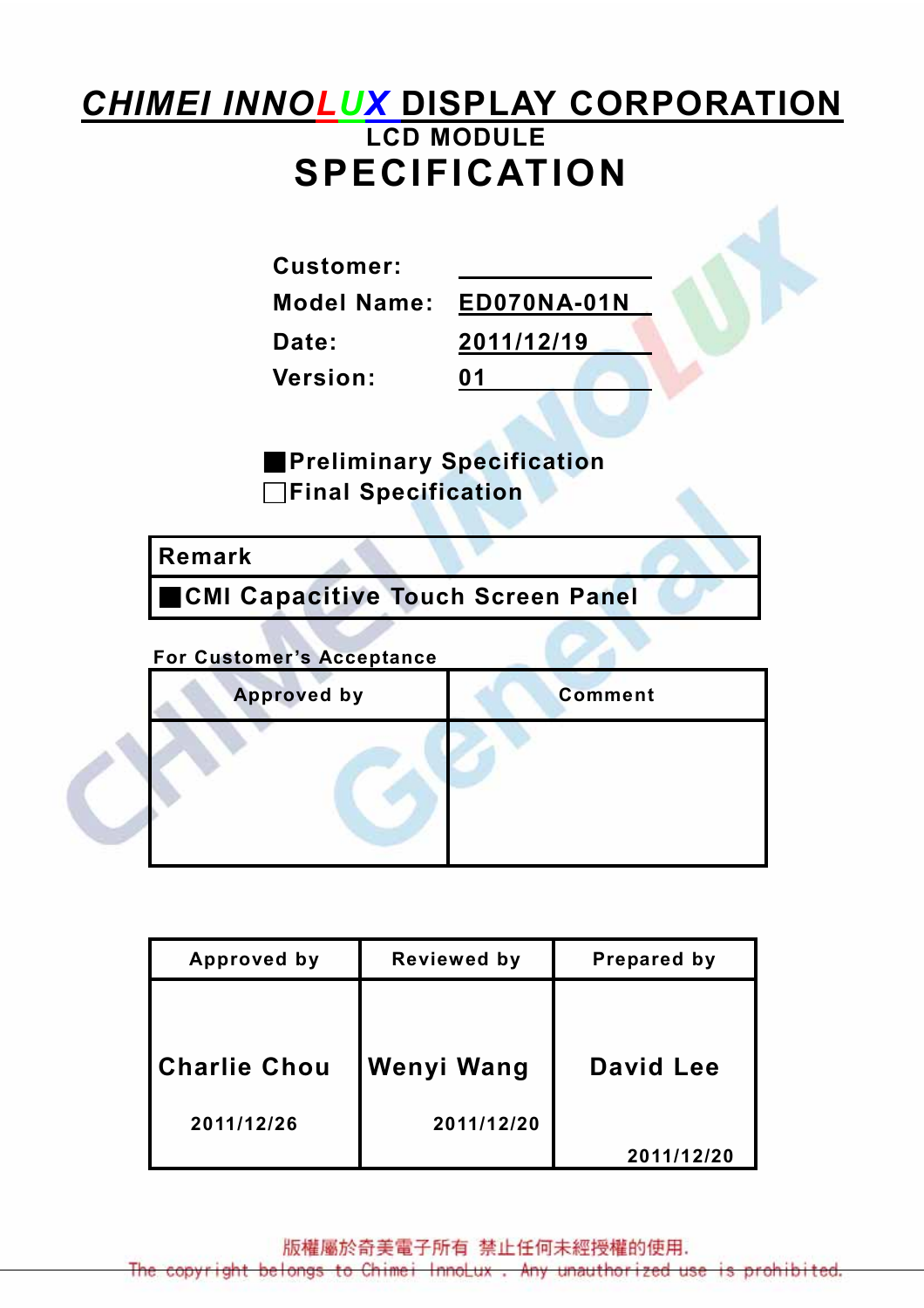CHIMEI InnoLux copyright 2004 All rights reserved, Copying forbidden.

| Version     | Revise<br>Date | Page | Content          |
|-------------|----------------|------|------------------|
| Pre-Spec.01 | 2011/12/19     |      | Initial Release. |
|             |                |      |                  |

## Record of Revision

版權屬於奇美電子所有 禁止任何未經授權的使用. The copyright belongs to Chimei InnoLux. Any unauthorized use is prohibited.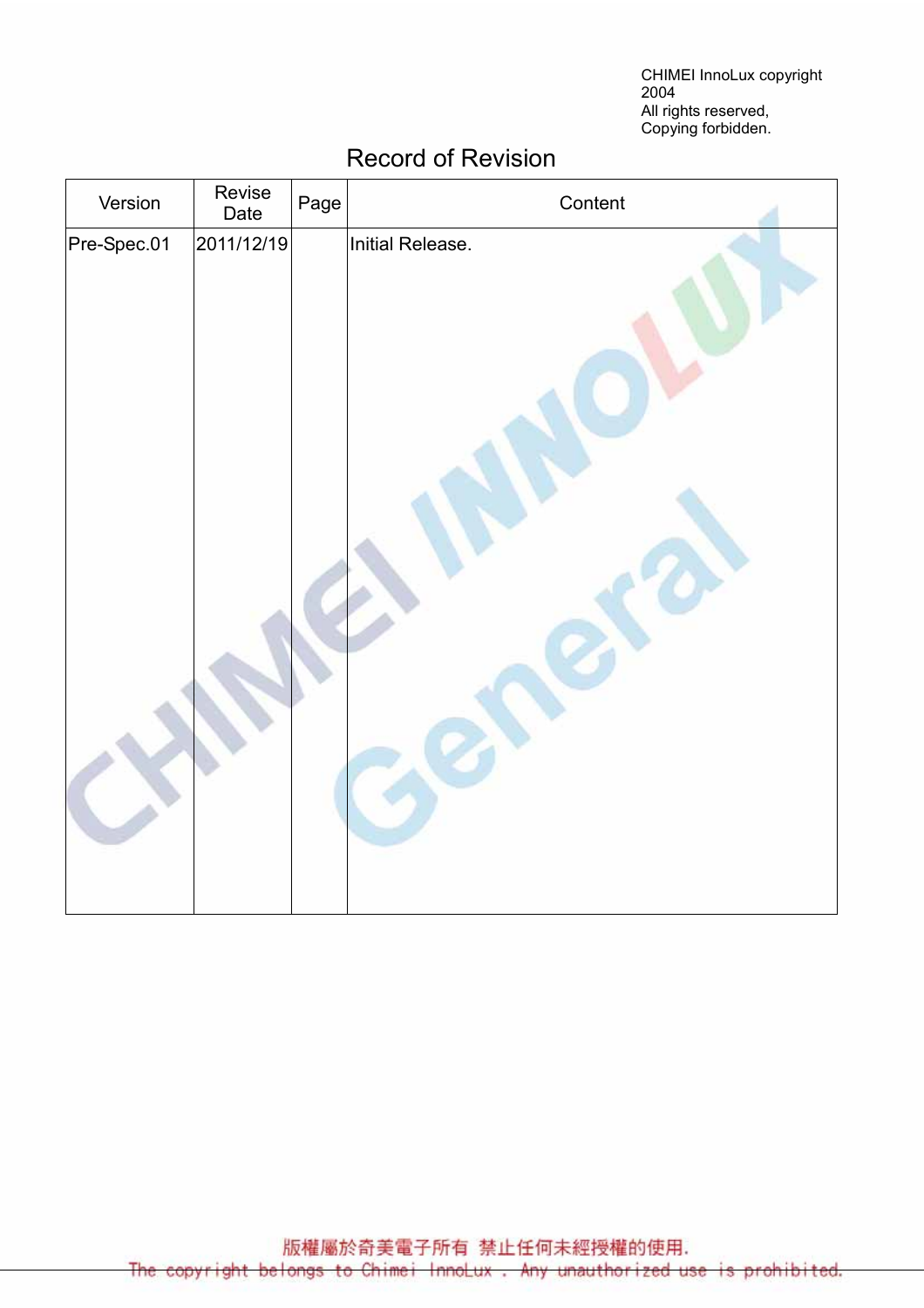# **CHIMEI INNOLUX**

### **Contents**

| 2. |  |
|----|--|
|    |  |
|    |  |
|    |  |
|    |  |
|    |  |
|    |  |
|    |  |
|    |  |
|    |  |
|    |  |
|    |  |
|    |  |
|    |  |
|    |  |
|    |  |
|    |  |
|    |  |
|    |  |
|    |  |
|    |  |
|    |  |
|    |  |
|    |  |
|    |  |
|    |  |
|    |  |
|    |  |
|    |  |

版權屬於奇美電子所有 禁止任何未經授權的使用.

The copyright belongs to Chimei InnoLux. Any unauthorized use is prohibited.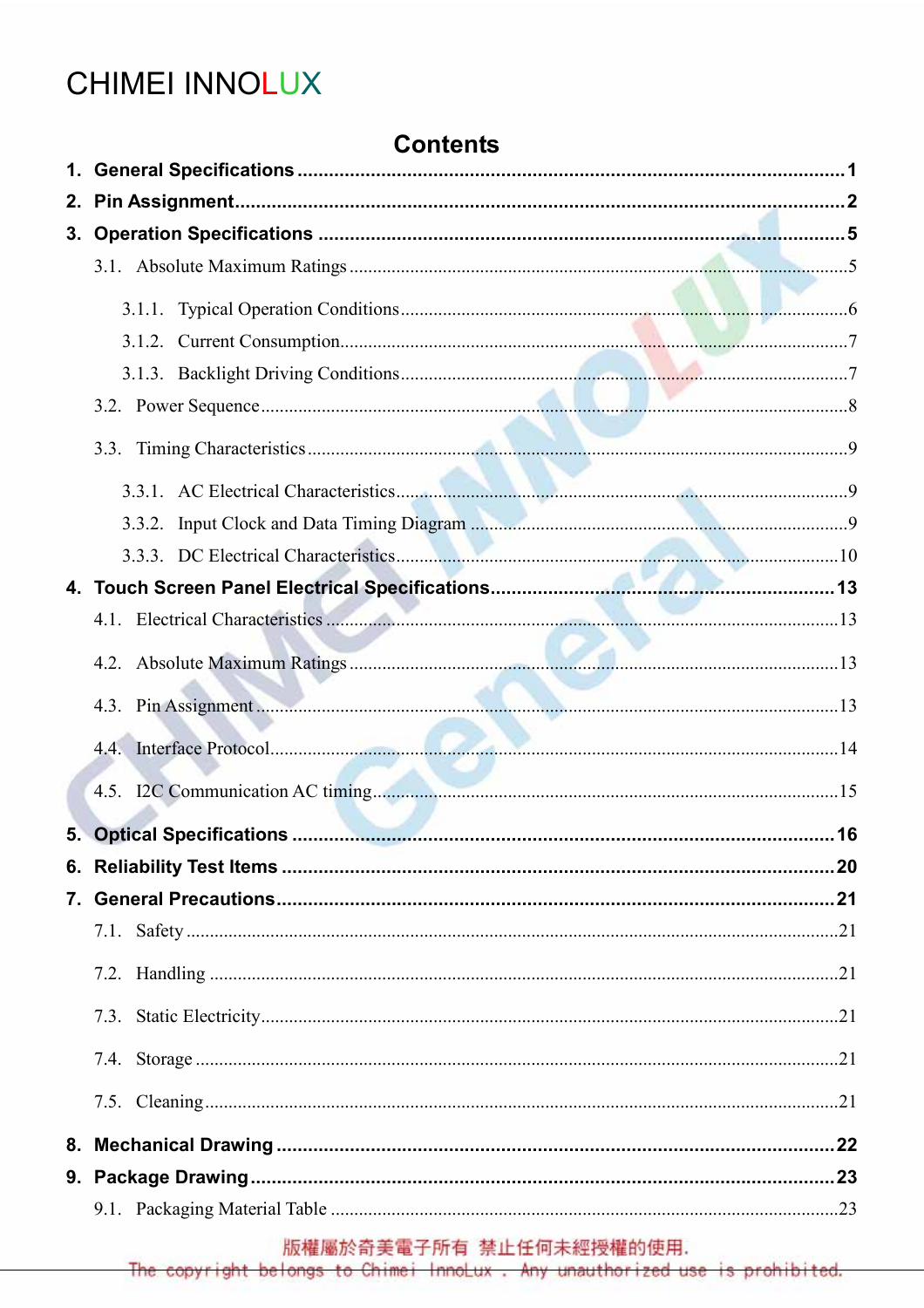# **CHIMEI INNOLUX**

版權屬於奇美電子所有 禁止任何未經授權的使用. The ight belongs to Chimei InnoLux. Any unauthorized use prohibited.  $+$ copyr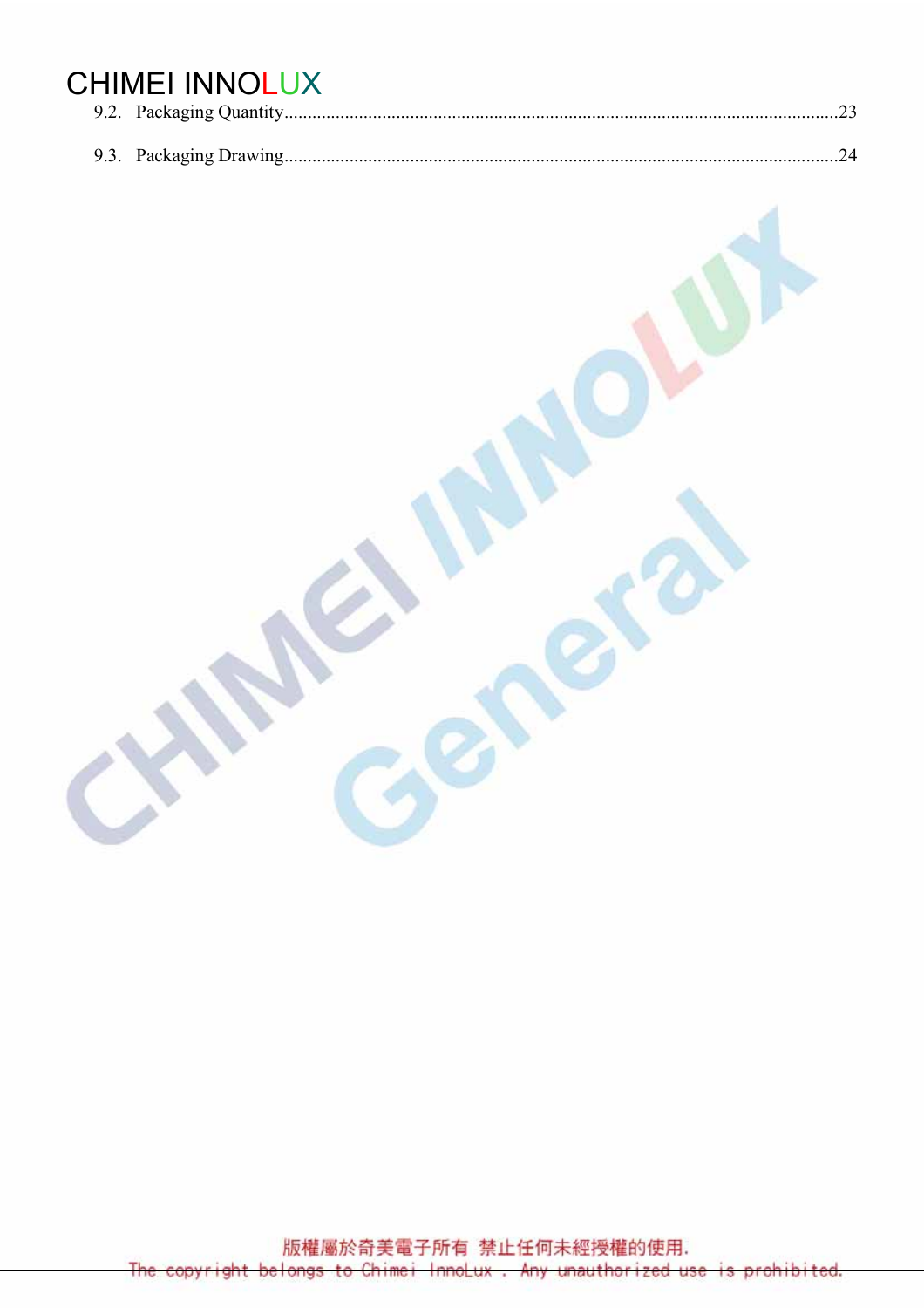# CHIMEI INNOLUX Date:2011/12/19 Page: 1/24

# 1. General Specifications

| No.             | <b>Item</b>                     | <b>Specification</b>                             | <b>Remark</b> |
|-----------------|---------------------------------|--------------------------------------------------|---------------|
| 1               | <b>LCD</b> size                 | 7.0 inch(Diagonal)                               |               |
| 2               | <b>Driver element</b>           | a-Si TFT active matrix                           |               |
| 3               | Resolution                      | 1024 $\times$ 3(RGB) $\times$ 600                |               |
| 4               | Display mode                    | Normally White, Transmissive                     |               |
| 5               | Dot pitch                       | $0.05(W) \times 0.15(H)$ mm                      |               |
| 6               | Active area                     | $153.6(W) \times 90.0(H)$ mm                     |               |
| $\overline{7}$  | Module size(without CTP)        | 165.75 (W) $\times$ 105.39(H) $\times$ 2.8(D) mm | Note 1        |
| 8               | Module size(with CTP)           | $184.9(W) \times 121.3(H) \times 4.5(D)$ mm      |               |
| 9               | Sensing                         | 2 points                                         |               |
| 10              | <b>Surface Hardness</b>         | 7H                                               |               |
| 11              | Color arrangement               | <b>RGB-stripe</b>                                |               |
| 12 <sub>2</sub> | Interface                       | <b>Digital</b>                                   |               |
| 13              | View direction (Gray Inversion) | 6 O'Clock                                        |               |
| 14              | Module power consumption        | 1.85W (Typ.)                                     |               |
| 15              | CTP power consumption           | 0.0396 W (Typ.)                                  |               |
| 16              | Weight                          | TBD ((Typ.)                                      |               |

Note 1: With TSP & Cover Lens, Refer to Mechanical Drawing.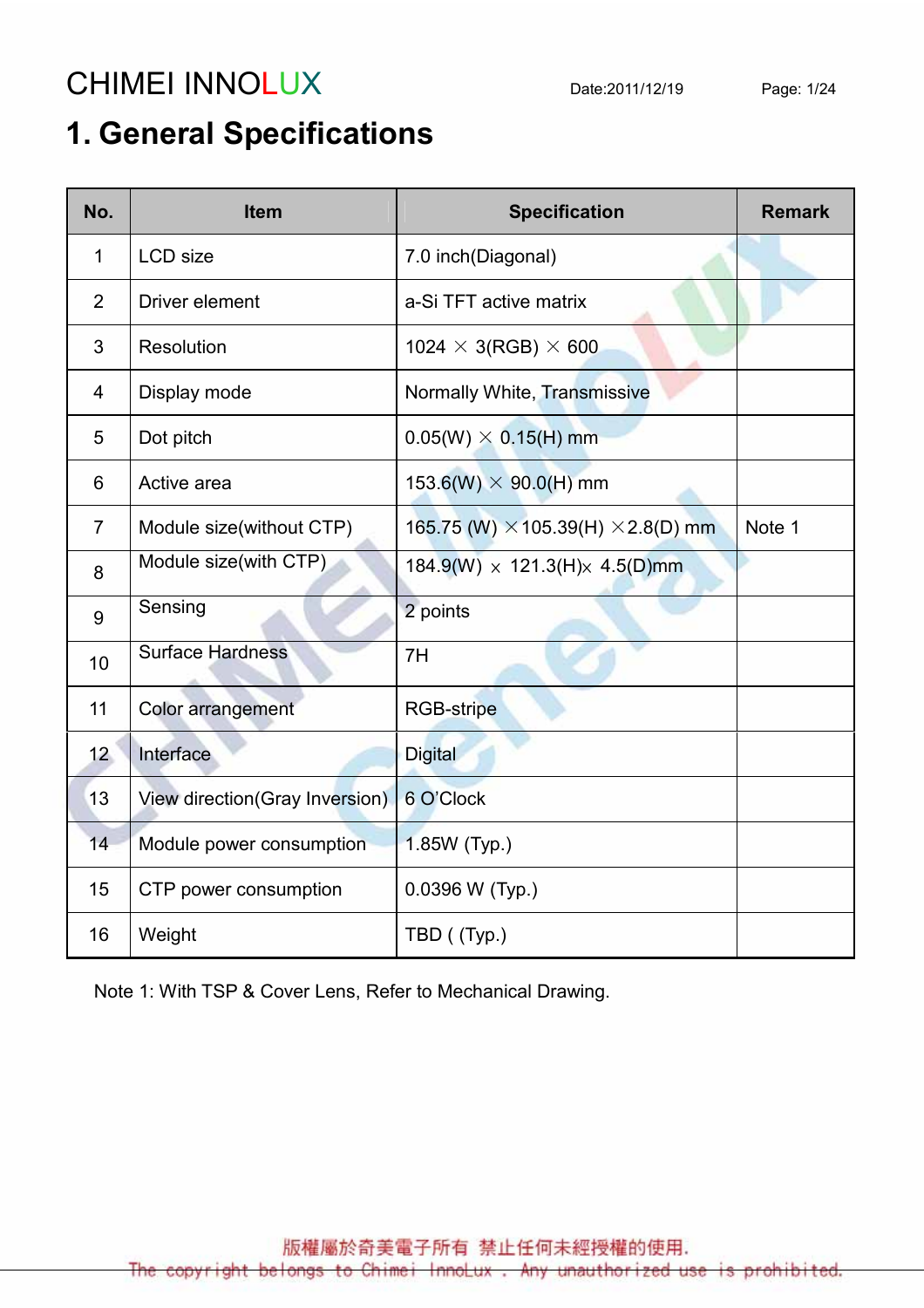# CHIMEI INNOLUX Date:2011/12/19 Page: 2/24 2. Pin Assignment

| FPC Connector is used for the module electronics interface. The recommended model is |  |
|--------------------------------------------------------------------------------------|--|
| FH12A-40S-0.5SH manufactured by Hirose.                                              |  |

| Pin No.        | Symbol          | I/O | <b>Function</b>                                                                                                                                              | <b>Remark</b> |
|----------------|-----------------|-----|--------------------------------------------------------------------------------------------------------------------------------------------------------------|---------------|
| 1              | <b>VCOM</b>     | P   | <b>Common Voltage</b>                                                                                                                                        |               |
| $\overline{2}$ | <b>VDD</b>      | P   | Power Voltage for digital circuit                                                                                                                            |               |
| 3              | <b>VDD</b>      | P   | Power Voltage for digital circuit                                                                                                                            |               |
| 4              | <b>NC</b>       | --- | No connection                                                                                                                                                |               |
| 5              | Reset           |     | Global reset pin                                                                                                                                             |               |
| 6              | <b>STBYB</b>    |     | Standby mode, Normally pulled high<br>STBYB = "1", normal operation<br>STBYB = "0", timing controller, source<br>driver will turn off, all output are High-Z |               |
| $\overline{7}$ | <b>GND</b>      | P   | Ground                                                                                                                                                       |               |
| 8              | RXIN0-          | I   | - LVDS differential data input                                                                                                                               |               |
| 9              | RXIN0+          | Н   | + LVDS differential data input                                                                                                                               |               |
| 10             | <b>GND</b>      | P   | Ground                                                                                                                                                       |               |
| 11             | RXIN1-          |     | - LVDS differential data input                                                                                                                               |               |
| 12             | RXIN1+          |     | + LVDS differential data input                                                                                                                               |               |
| 13             | <b>GND</b>      | P   | Ground                                                                                                                                                       |               |
| 14             | RXIN2-          |     | - LVDS differential data input                                                                                                                               |               |
| 15             | RXIN2+          |     | + LVDS differential data input                                                                                                                               |               |
| 16             | <b>GND</b>      | P   | Ground                                                                                                                                                       |               |
| 17             | <b>RXCLKIN-</b> |     | - LVDS differential clock input                                                                                                                              |               |
| 18             | RXCLKIN+        | I   | + LVDS differential clock input                                                                                                                              |               |
| 19             | <b>GND</b>      | P   | Ground                                                                                                                                                       |               |
| 20             | RXIN3-          | L   | - LVDS differential data input                                                                                                                               |               |
| 21             | RXIN3+          |     | + LVDS differential data input                                                                                                                               |               |
| 22             | <b>GND</b>      | P   | Ground                                                                                                                                                       |               |
| 23             | <b>NC</b>       |     | No connection                                                                                                                                                |               |
| 24             | <b>NC</b>       | --- | No connection                                                                                                                                                |               |
| 25             | <b>GND</b>      | P   | Ground                                                                                                                                                       |               |
| 26             | <b>NC</b>       | --- | No connection                                                                                                                                                |               |

版權屬於奇美電子所有 禁止任何未經授權的使用.

The copyright belongs to Chimei InnoLux. Any unauthorized use is prohibited.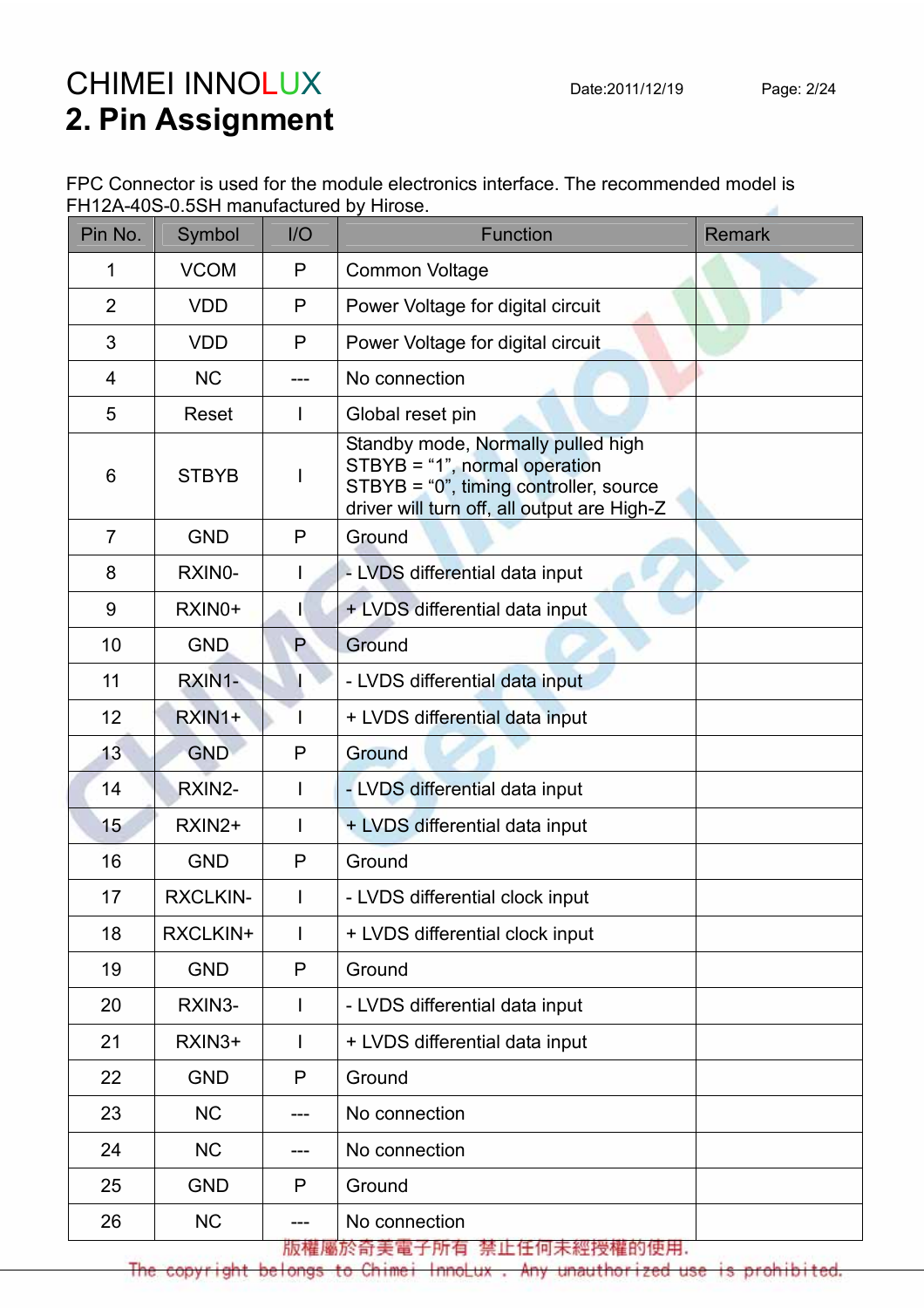# CHIMEI INNOLUX Date:2011/12/19 Page: 3/24 27 | DIMO | O | Backlight CABC controller signal output 28 | SELB | I | 6bit/8bit mode select | Note1 29 | AVDD | P | Power for Analog Circuit 30 GND P Ground 31 LED- P LED Cathode 32 LED- P LED Cathode 33 L/R I Horizontal inversion Note3 34 U/D I Vertical inversion 35 | VGL | P | Gate OFF Voltage

36 | CABCEN1 | I | CABC H/W enable Note2

37 | CABCEN0 | I | CABC H/W enable Note2

I: input, O: output, P: Power

Note1: If LVDS input data is 6 bits ,SELB must be set to High;

38 | VGH | P | Gate ON Voltage

39 LED+ P LED Anode

40 LED+ P LED Anode

If LVDS input data is 8 bits ,SELB must be set to Low.

Note2: When CABC\_EN="00", CABC OFF.

When CABC\_EN="01", user interface image.

When CABC<sup>-</sup>EN="10", still picture.

When CABC EN="11", moving image.

When CABC off, don't connect DIMO, else connect it to backlight.

Note3: When L/R="0", set right to left scan direction.

When L/R="1", set left to right scan direction.

When U/D="0", set top to bottom scan direction.

When U/D="1", set bottom to top scan direction.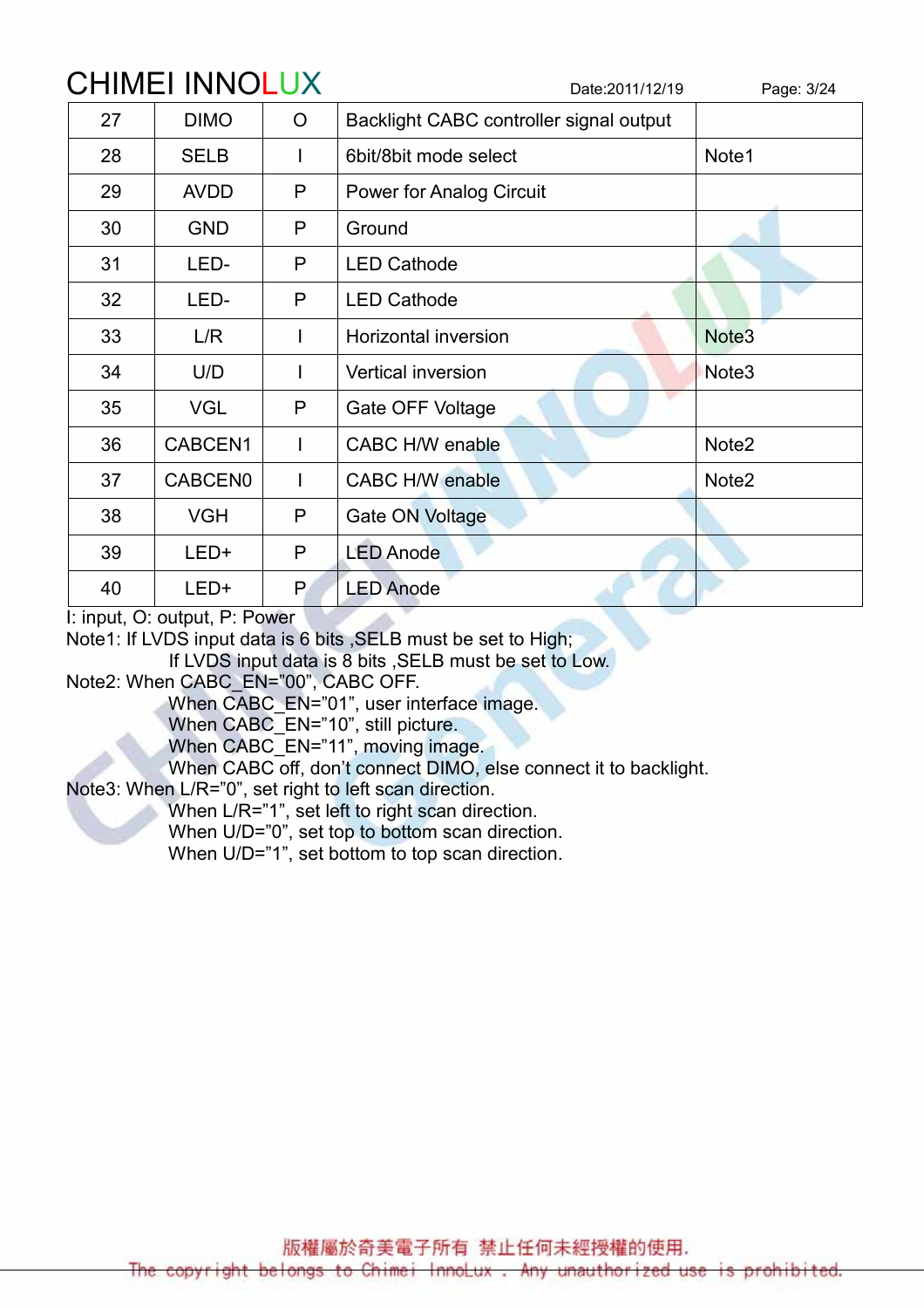Note: Definition of scanning direction. Refer to the figure as below:



CHIMEI INNOLUX Date:2011/12/19 Page: 4/24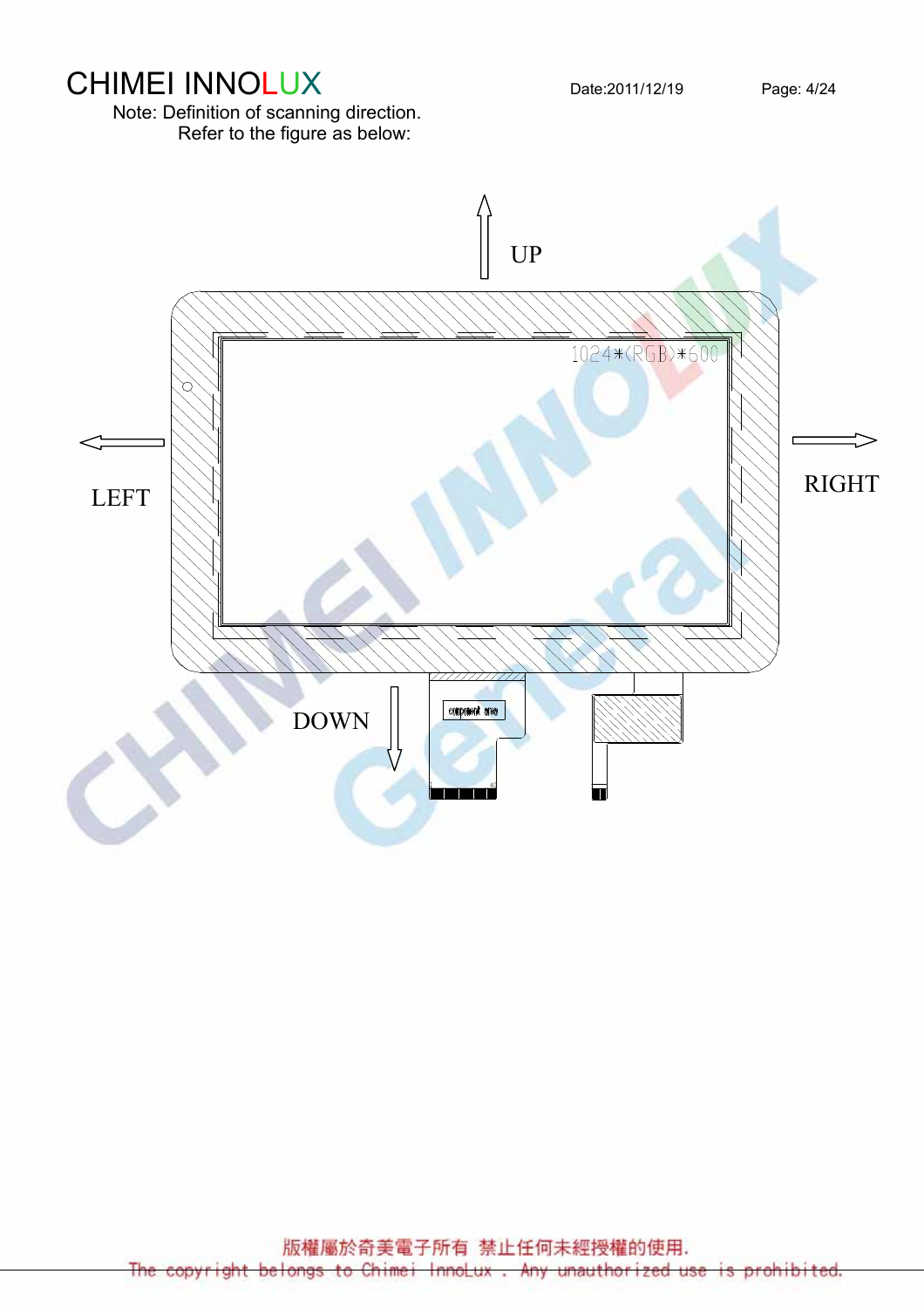# CHIMEI INNOLUX Date:2011/12/19 Page: 5/24 3. Operation Specifications

### 3.1. Absolute Maximum Ratings

| <b>Item</b>                  | <b>Symbol</b>              | <b>Values</b> | <b>Unit</b> | <b>Remark</b>           |                     |
|------------------------------|----------------------------|---------------|-------------|-------------------------|---------------------|
|                              |                            | Min.          | Max.        |                         |                     |
|                              | $DV_{DD}$                  | $-0.3$        | 5.0         | $\vee$                  |                     |
|                              | AV <sub>DD</sub>           | 6.5           | 13.5        | $\overline{\mathsf{V}}$ |                     |
| Power voltage                | $V_{GH}$                   | $-0.3$        | 42.0        | $\vee$                  |                     |
|                              | $V_{GL}$                   | $-20.0$       | 0.3         | $\vee$                  |                     |
|                              | $V_{GH}$ - $V_{GL}$        |               | 40.0        | $\vee$                  |                     |
| <b>Operation Temperature</b> | $\mathsf{T}_{\mathsf{OP}}$ | $-10$         | 60          | $\mathrm{C}$            | Note $2,3$          |
| Storage Temperature          | $T_{\textrm{ST}}$          | $-20$         | 70          | $\mathrm{C}$            | Note <sub>2,3</sub> |
| <b>LED Reverse Voltage</b>   | <b>V<sub>R</sub></b>       |               | 5           | $\vee$                  | Each LED            |
| <b>LED Forward Current</b>   | IF                         |               | 35          | mA                      | Each LED            |

Note 1: The absolute maximum rating values of this product are not allowed to be exceeded at any times. Should a module be used with any of the absolute maximum ratings exceeded, the characteristics of the module may not be recovered, or in an extreme case, the module may be permanently destroyed.

Note 2: 90% RH Max. (Max wet temp. is 50℃) Maximum wet-bulb temperature is at 50℃ or less. And No condensation (no drops of dew)



Note 3: In case of temperature below 0℃,the response time of liquid crystal (LC) becomes slower and the color of panel darker than normal one.

版權屬於奇美電子所有 禁止任何未經授權的使用.

ight belongs to Chimei InnoLux . Any unauthorized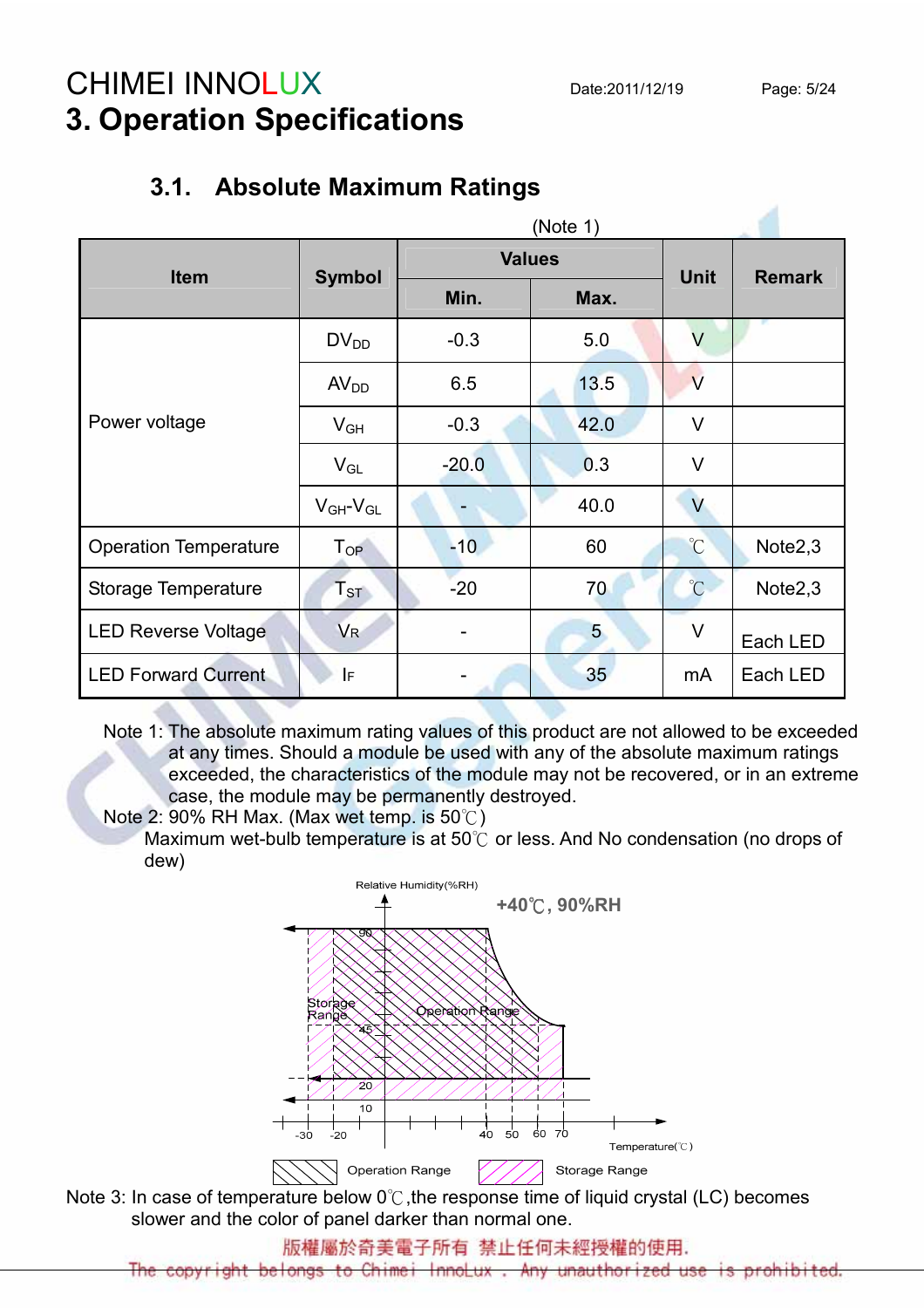# CHIMEI INNOLUX Date:2011/12/19 Page: 6/24

### 3.1.1. Typical Operation Conditions

|                          |                  |                                       | Note 1)       |                        |                         |        |
|--------------------------|------------------|---------------------------------------|---------------|------------------------|-------------------------|--------|
| <b>Item</b>              |                  |                                       | <b>Values</b> | <b>Unit</b>            | <b>Remark</b>           |        |
|                          |                  | <b>Symbol</b><br>Min.<br>Max.<br>Typ. |               |                        |                         |        |
|                          | $DV_{DD}$        | 3.0                                   | 3.3           | 3.6                    | V                       | Note 2 |
| Power voltage            | AV <sub>DD</sub> | 10.8                                  | 11            | 11.2                   | $\vee$                  |        |
|                          | $V_{GH}$         | 19.7                                  | 20            | 20.3                   | V                       |        |
|                          | $V_{GL}$         | $-6.5$                                | $-6.8$        | $-7.1$                 | $\vee$                  |        |
| Input signal voltage     | $V_{COM}$        | 2.7                                   | (3.7)         | 4.7                    | $\vee$                  | Note 4 |
| Input logic high voltage | V <sub>IH</sub>  | $0.7$ DV <sub>DD</sub>                |               | $DV_{DD}$              | $\vee$                  | Note 3 |
| Input logic low voltage  | $V_{\parallel}$  | $\overline{0}$                        |               | $0.3$ DV <sub>DD</sub> | $\overline{\mathsf{V}}$ |        |

Note 1: Be sure to apply  $DV_{DD}$  and  $V_{GL}$  to the LCD first, and then apply  $V_{GH}$ .

Note 2:  $DV_{DD}$  setting should match the signals output voltage (refer to Note 3) of customer's system board.

Note 3: LVDS, Reset.

Note 4: Typical VCOM is only a reference value, it must be optimized according to each LCM. Be sure to use VR;



版權屬於奇美電子所有 禁止任何未經授權的使用.

ight belongs to Chimei InnoLux . Any unauthorized use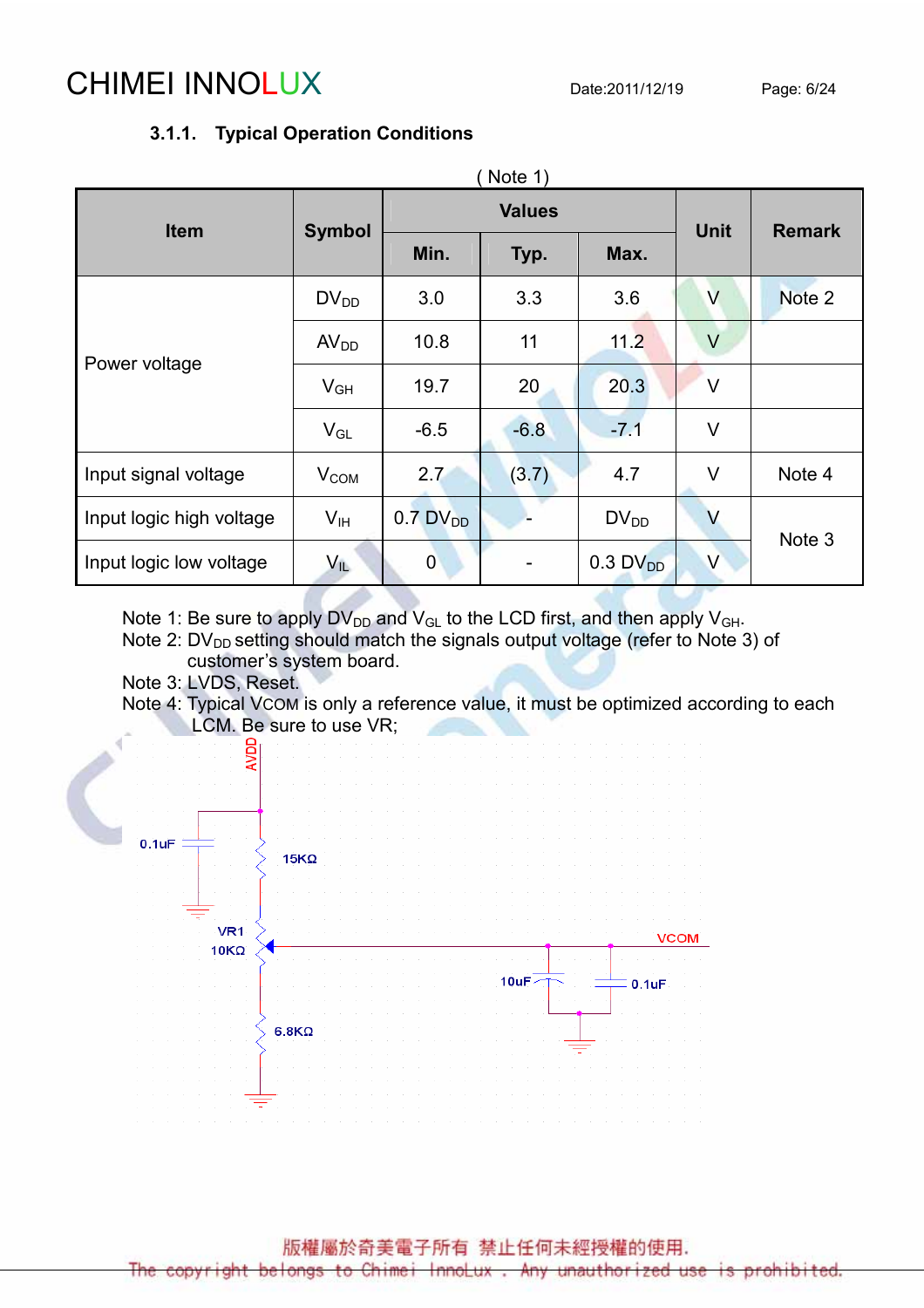# CHIMEI INNOLUX Date:2011/12/19 Page: 7/24

#### 3.1.2. Current Consumption

|                           | <b>Symbol</b>           |                          | <b>Values</b> |      | <b>Unit</b> | <b>Remark</b>    |  |
|---------------------------|-------------------------|--------------------------|---------------|------|-------------|------------------|--|
| <b>Item</b>               |                         | Min.                     | Typ.          | Max. |             |                  |  |
|                           | $I_{GH}$                | $\overline{\phantom{a}}$ | 0.25          | 1.0  | mA          | $V_{GH} = 20V$   |  |
| <b>Current for Driver</b> | $I_{GL}$                | $\overline{\phantom{a}}$ | 0.25          | 1.0  | <b>mA</b>   | $V_{GL} = -6.8V$ |  |
|                           | IDV <sub>DD</sub>       | $\blacksquare$           | 38            | 60   | <b>mA</b>   | $DV_{DD} = 3.3V$ |  |
|                           | <b>IAV<sub>DD</sub></b> | $\overline{\phantom{a}}$ | 20            | 30   | <b>mA</b>   | $AVDD = 11V$     |  |

### 3.1.3. Backlight Driving Conditions

| <b>Item</b>               | <b>Symbol</b> |      | <b>Values</b> | <b>Unit</b> | <b>Remark</b> |        |
|---------------------------|---------------|------|---------------|-------------|---------------|--------|
|                           |               | Min. | Typ.          | Max.        |               |        |
| Voltage for LED backlight | $V_{\perp}$   | --   | 9.3           | 10.2        |               | Note 1 |
| Current for LED backlight | и             | --   | 160           | 170         | mA            |        |
| LED life time             |               |      | 20,000        | -           | Hr            | Note 2 |

Note 1: The LED Supply Voltage is defined by the number of LED at Ta=25℃ and  $I<sub>L</sub>$  =160mA.

Note 2: The "LED life time" is defined as the module brightness decrease to 50% original brightness at Ta=25 $^{\circ}$ C and I<sub>L</sub> =160mA. The LED lifetime could be decreased if operating  $I_L$  is lager than 160mA.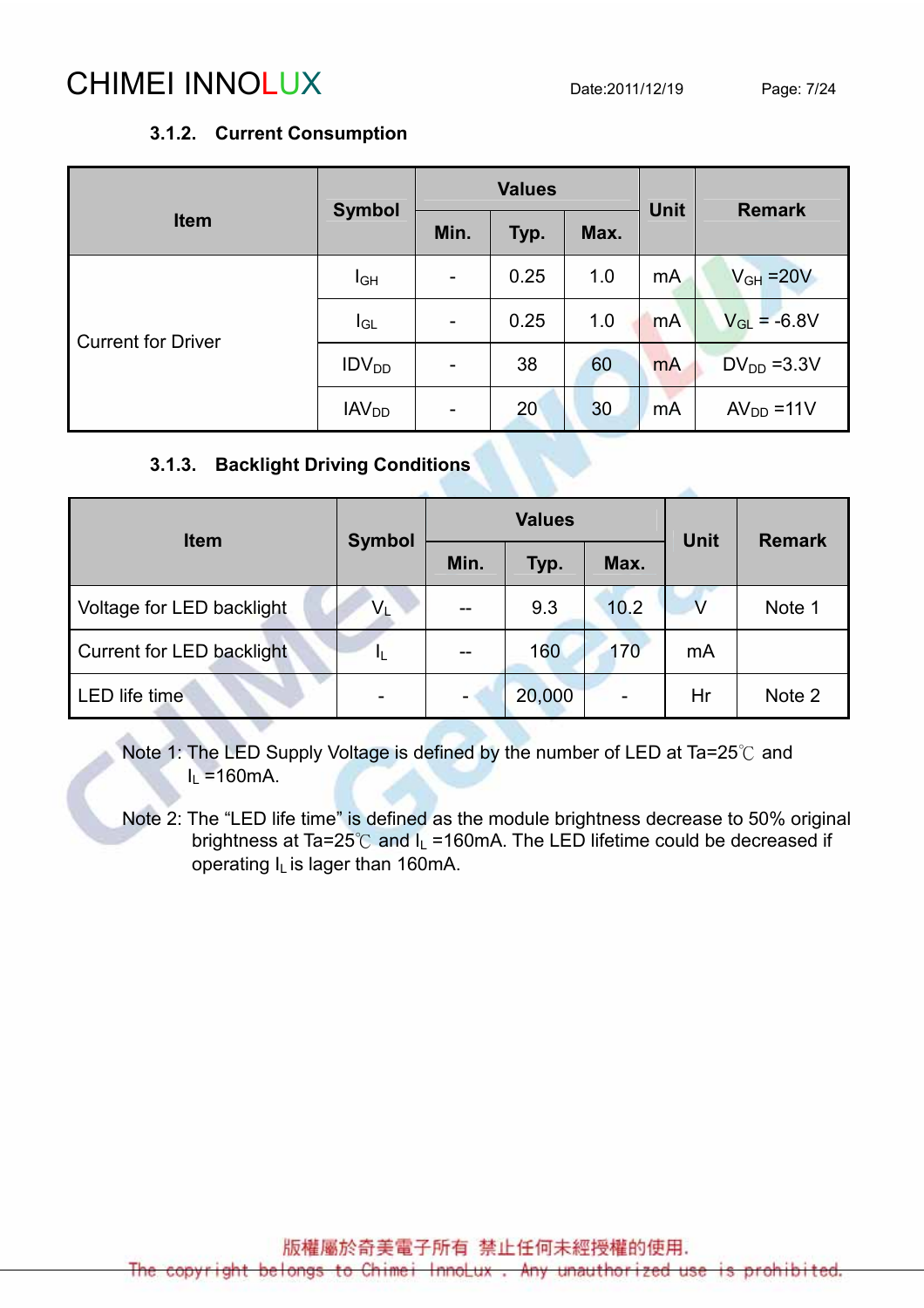# CHIMEI INNOLUX Date:2011/12/19 Page: 8/24 3.2. Power Sequence

#### a. Power on:



版權屬於奇美電子所有 禁止任何未經授權的使用.

The copyright belongs to Chimei InnoLux. Any unauthorized use is prohibited.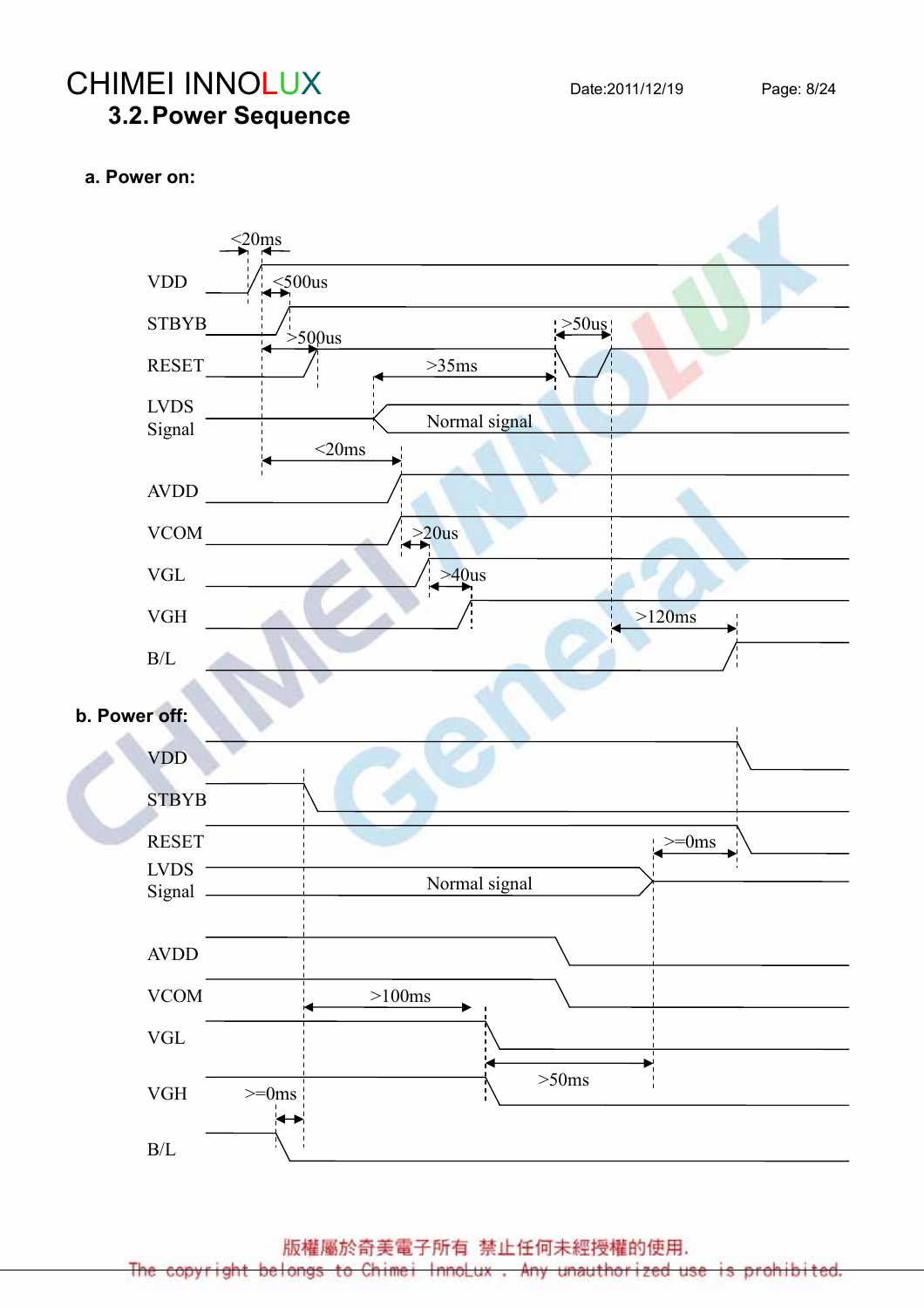# CHIMEI INNOLUX Date:2011/12/19 Page: 9/24

### 3.3. Timing Characteristics

#### 3.3.1. AC Electrical Characteristics

| <b>Parameter</b>       | <b>Symbol</b> |      | <b>Values</b>            | Unit                         | <b>Remark</b> |  |  |
|------------------------|---------------|------|--------------------------|------------------------------|---------------|--|--|
|                        |               | Min. | Typ.                     | Max.                         |               |  |  |
| <b>Clock frequency</b> | $R_{xFCLK}$   | 40.8 | 51.2                     | 67.2                         | <b>MHz</b>    |  |  |
| Input data skew margin | <b>RSKM</b>   | 500  | $\overline{\phantom{a}}$ | ۰                            | ps            |  |  |
| Clock high time        | <b>LVCH</b>   |      | $4/(7*R_{xFCLK})$        | $\qquad \qquad \blacksquare$ | ns            |  |  |
| Clock low time         | l lvcl        |      | $3/(7* R_{xFCLK})$       | $\overline{\phantom{0}}$     | ns            |  |  |

### 3.3.2. Input Clock and Data Timing Diagram



版權屬於奇美電子所有 禁止任何未經授權的使用.

The copyright belongs to Chimei InnoLux . Any unauthorized use is prohibited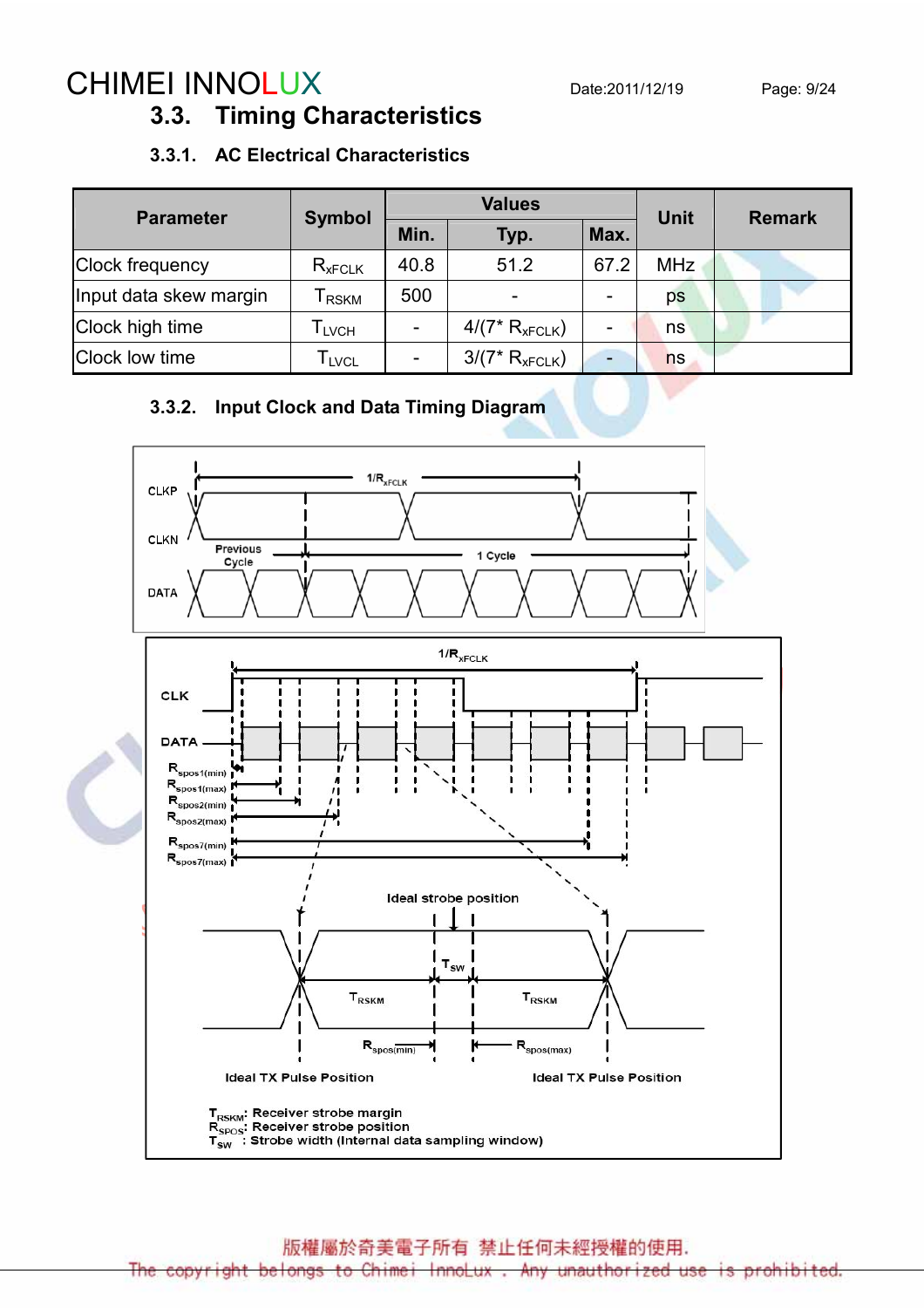# CHIMEI INNOLUX Date:2011/12/19 Page: 10/24

### 3.3.3. DC Electrical Characteristics

| <b>Parameter</b>                             | <b>Symbol</b>         |              | <b>Values</b> | <b>Unit</b>        | <b>Remark</b>  |                   |
|----------------------------------------------|-----------------------|--------------|---------------|--------------------|----------------|-------------------|
|                                              |                       | Min.         | Typ.          | Max.               |                |                   |
| Differential input high<br>Threshold voltage | $R_{xVTH}$            |              |               | $+0.1$             | $\overline{V}$ | $R_{XVCM} = 1.2V$ |
| Differential input low<br>Threshold voltage  | $R_{xVTL}$            | $-0.1$       |               |                    | V              |                   |
| Input voltage range<br>(singled-end)         | $R_{xV}$ <sub>N</sub> | 0            |               | 2.4                | $\vee$         |                   |
| Differential input common mode<br>voltage    | $R_{xVCM}$            | $ V_{ID} /2$ |               | $2.4 -  V_{1D} /2$ | $\vee$         |                   |
| Differential voltage                         | $ V_{ID} $            | 0.2          |               | 0.6                | V              |                   |
| Differential input leakage current           | $RV_{x\text{liz}}$    | $-10$        |               | $+10$              | uA             |                   |

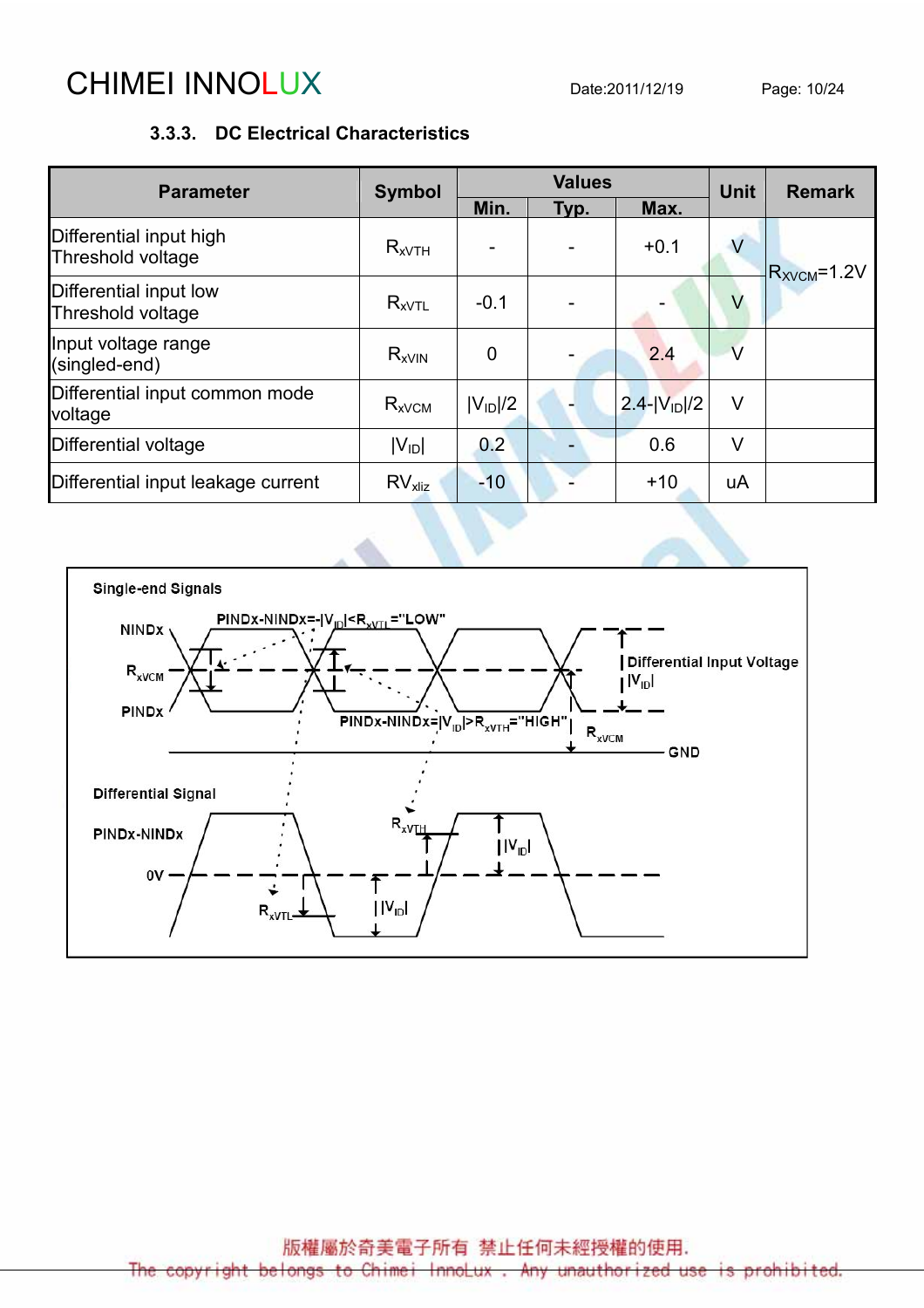### CHIMEI INNOLUX Date:2011/12/19 Page: 11/24 Timing

|                         |               |      | <b>Values</b> | <b>Unit</b> | <b>Remark</b> |                               |  |
|-------------------------|---------------|------|---------------|-------------|---------------|-------------------------------|--|
| <b>Item</b>             | <b>Symbol</b> | Min. | Typ.          | Max.        |               |                               |  |
| <b>Clock Frequency</b>  | fclk          | 40.8 | 51.2          | 67.2        | <b>MHz</b>    | <b>Frame</b> rate<br>$=60$ Hz |  |
| Horizontal display area | thd           |      | 1024          |             | <b>DCLK</b>   |                               |  |
| <b>HS</b> period time   | th            | 1114 | 1344          | 1400        | <b>DCLK</b>   |                               |  |
| <b>HS Blanking</b>      | thb           | 90   | 320           | 376         | <b>DCLK</b>   |                               |  |
| Vertical display area   | tvd           |      | 600           |             | Н             |                               |  |
| VS period time          | tv            | 610  | 635           | 800         | Н             |                               |  |
| <b>VS Blanking</b>      | thb           | 10   | 35            | 200         | Н             |                               |  |

版權屬於奇美電子所有 禁止任何未經授權的使用. The copyright belongs to Chimei InnoLux. Any unauthorized use is prohibited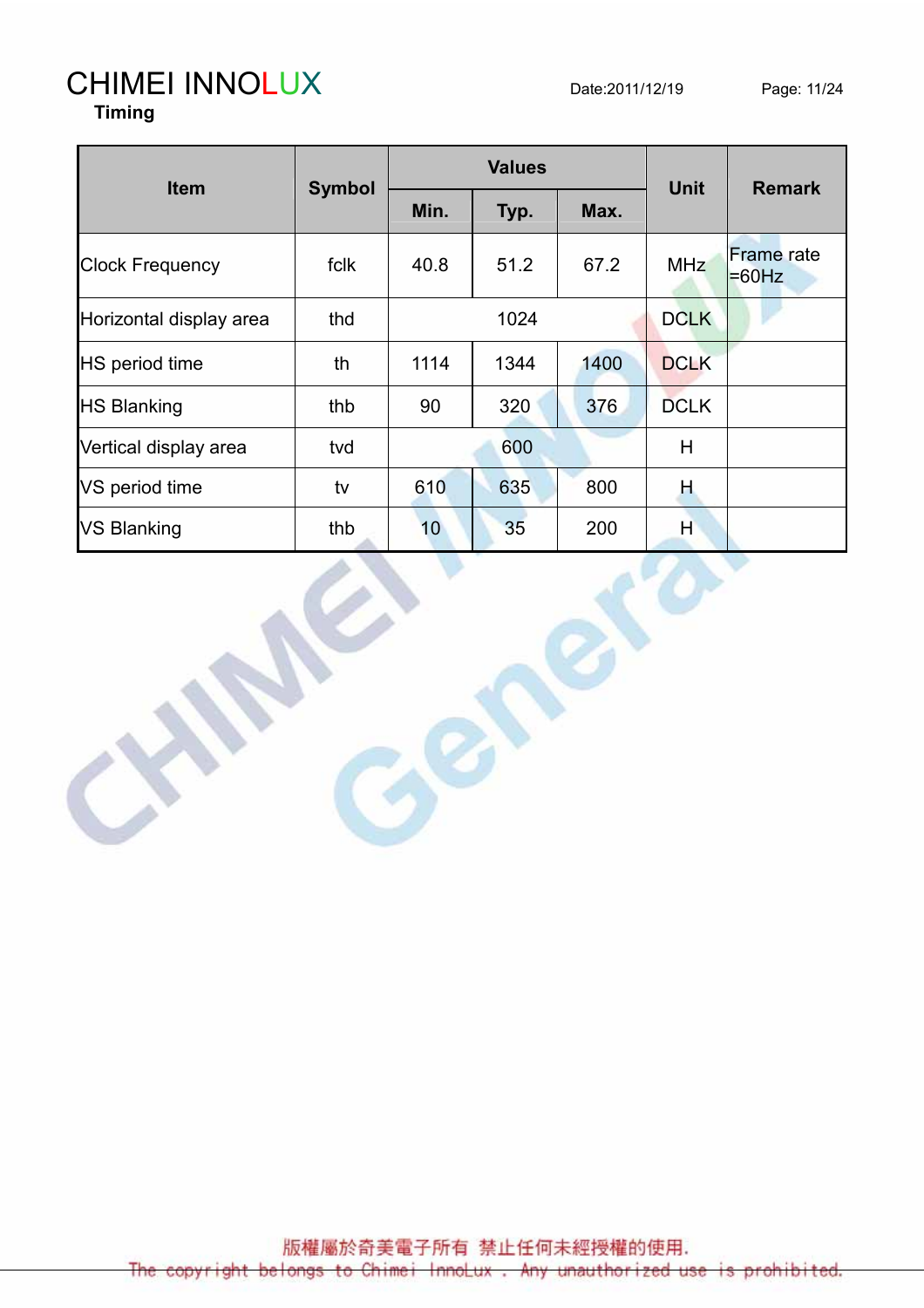# CHIMEI INNOLUX Date:2011/12/19 Page: 12/24

### Data Input Format

#### 6bit LVDS input



#### 8bit LVDS input



Note: Support DE timing mode only, SYNC mode not supported.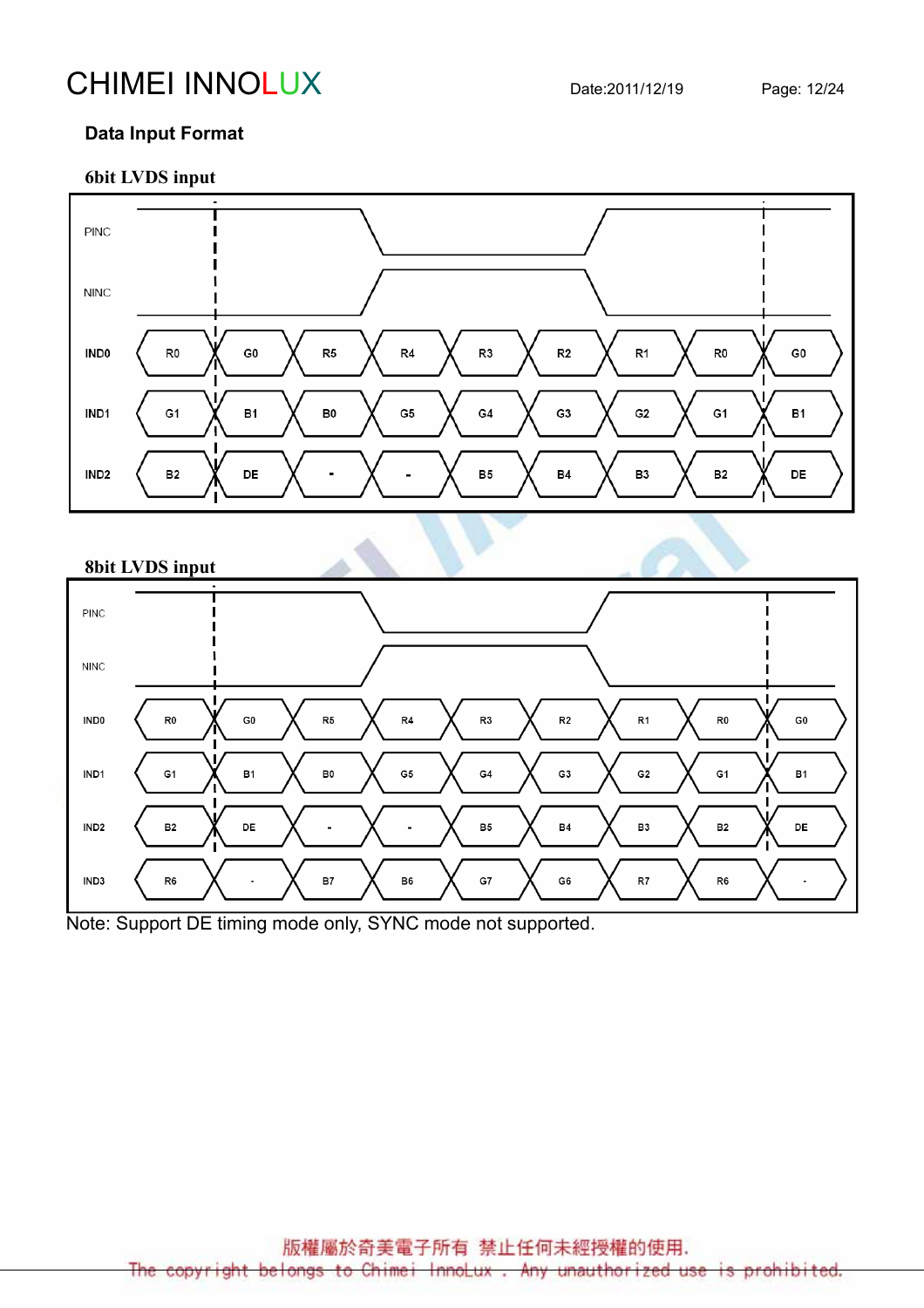# CHIMEI INNOLUX Date:2011/12/19 Page: 13/24 4. Touch Screen Panel Electrical Specifications

## 4.1. Electrical Characteristics

| <b>Item</b>                      | <b>Symbol</b> | <b>Condition</b> | <b>Specification</b> | <b>Jnit</b> |      |    |  |
|----------------------------------|---------------|------------------|----------------------|-------------|------|----|--|
|                                  |               |                  | Min.                 | Typ.        | Max. |    |  |
| <b>Power Supply For Driver</b>   | VDD-VSS       | $- -$            | 3.0                  | 3.3         | 3.6  |    |  |
| <b>Power Supply Current</b>      | <b>IDD</b>    | VDD-VSS=         | $- -$                | 6           | 8    | mA |  |
| <b>Consumption For Operation</b> |               | 3.3V             |                      |             |      |    |  |

## 4.2. Absolute Maximum Ratings

| tem                            | Symbol         | <b>Minimum</b> | <b>Maximum</b> |
|--------------------------------|----------------|----------------|----------------|
| <b>Power Supply For Driver</b> | <b>VDD-VSS</b> | $-0.3V$        | 3.6V           |

# 4.3. Pin Assignment

| No.                              | <b>Pin Name</b> | <b>Pin Description</b>               |
|----------------------------------|-----------------|--------------------------------------|
|                                  | VDD             | <b>Supply Voltage</b>                |
|                                  | <b>VSS</b>      | Ground                               |
|                                  | /RST            | <b>External Reset, Low is active</b> |
|                                  | <b>SCL</b>      | <b>I2C Clock input</b>               |
| 5                                | <b>SDA</b>      | I2C Date input and output            |
| 6                                | <b>INT</b>      | External interrupt to the host       |
|                                  | <b>NC</b>       | Not connected                        |
| 8                                | <b>NC</b>       | Not connected                        |
| Connector: 7IF Onin pitch: C Emm |                 |                                      |

Connector: ZIF 8pin, pitch:0.5mm



Block diagram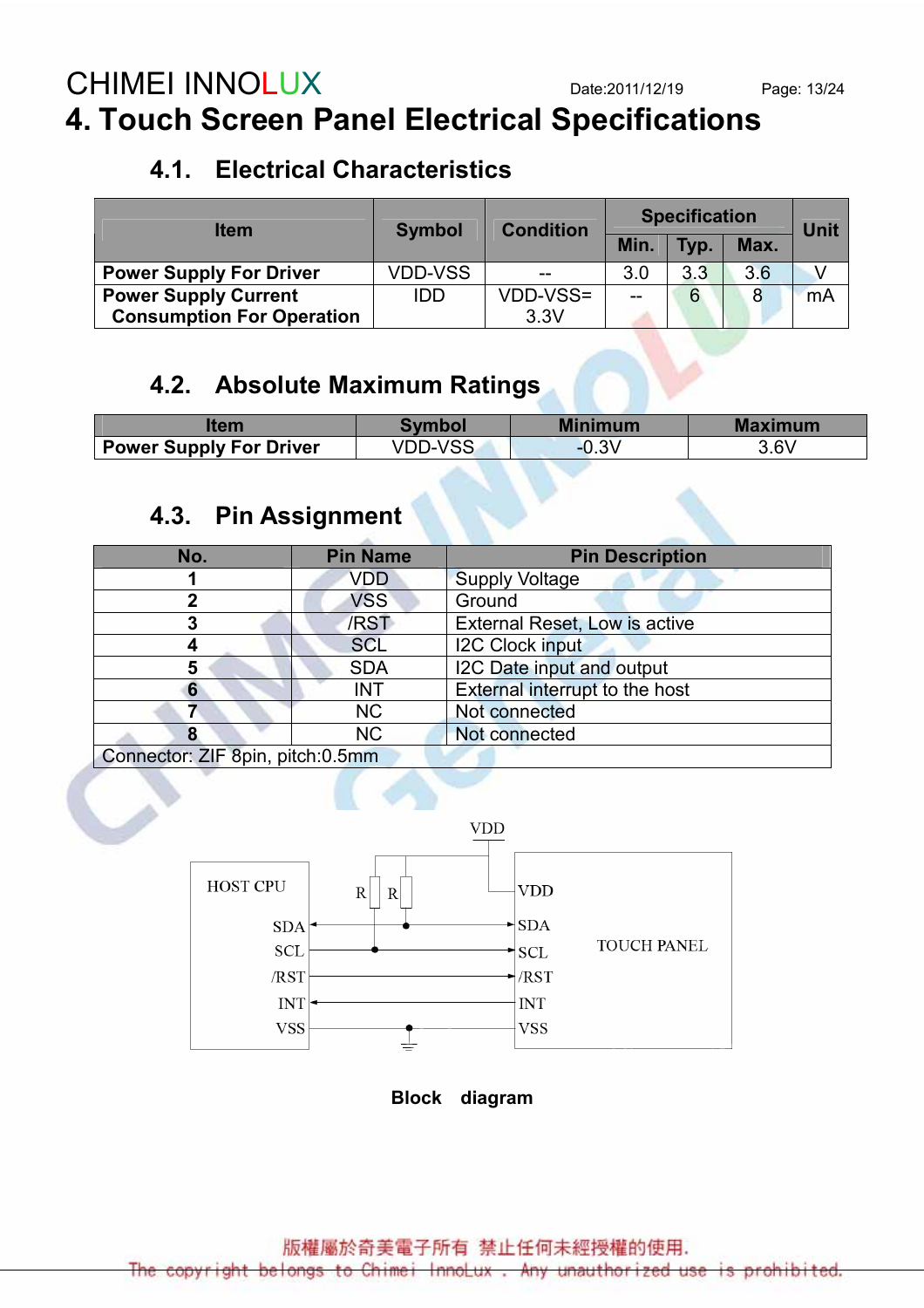# CHIMEI INNOLUX Date:2011/12/19 Page: 14/24

### 4.4. Interface Protocol

### I2C Protocol:

j

| <b>I2C Buffer Address</b> | <b>Function of this I2C Buffer</b> | <b>Status</b> |  |
|---------------------------|------------------------------------|---------------|--|
| 0H                        | ID & Status $(TP1)$                | R             |  |
| 1H                        | X[11:4] (TP 1)                     | $\mathbb{R}$  |  |
| 2H                        | Y[11:4] (TP 1)                     | $\mathbb{R}$  |  |
| 3 H                       | X[3:0] & Y[3:0] (TP 1)             | $\mathbb{R}$  |  |
| 4 H                       | Area (TP1)                         | R             |  |
| 5 H                       | Pressure (TP 1)                    | $\mathbb{R}$  |  |
| 6H                        | ID & Status $(TP2)$                | $\mathbb{R}$  |  |
| 7 H                       | $X[11:4]$ (TP 2)                   | $\mathbb{R}$  |  |
| 8 H                       | Y[11:4] (TP 2)                     | R             |  |
| 9 H                       | $X[3:0] & Y[3:0]$ (TP 2)           | $\mathbb{R}$  |  |
| A H                       | Area (TP2)                         | R             |  |
| B H                       | Pressure (TP 2)                    | R             |  |
| $\cdots$                  | $\cdots$                           | R             |  |
| 72H                       | Reserved                           | R             |  |
| 73H                       | Reserved                           | R             |  |
| 74H                       | Reserved                           | R             |  |
| 75H                       | Reserved                           | $\mathbb{R}$  |  |
| 76H                       | Reserved                           | $\mathbb{R}$  |  |
| 77H                       | Reserved                           | R             |  |



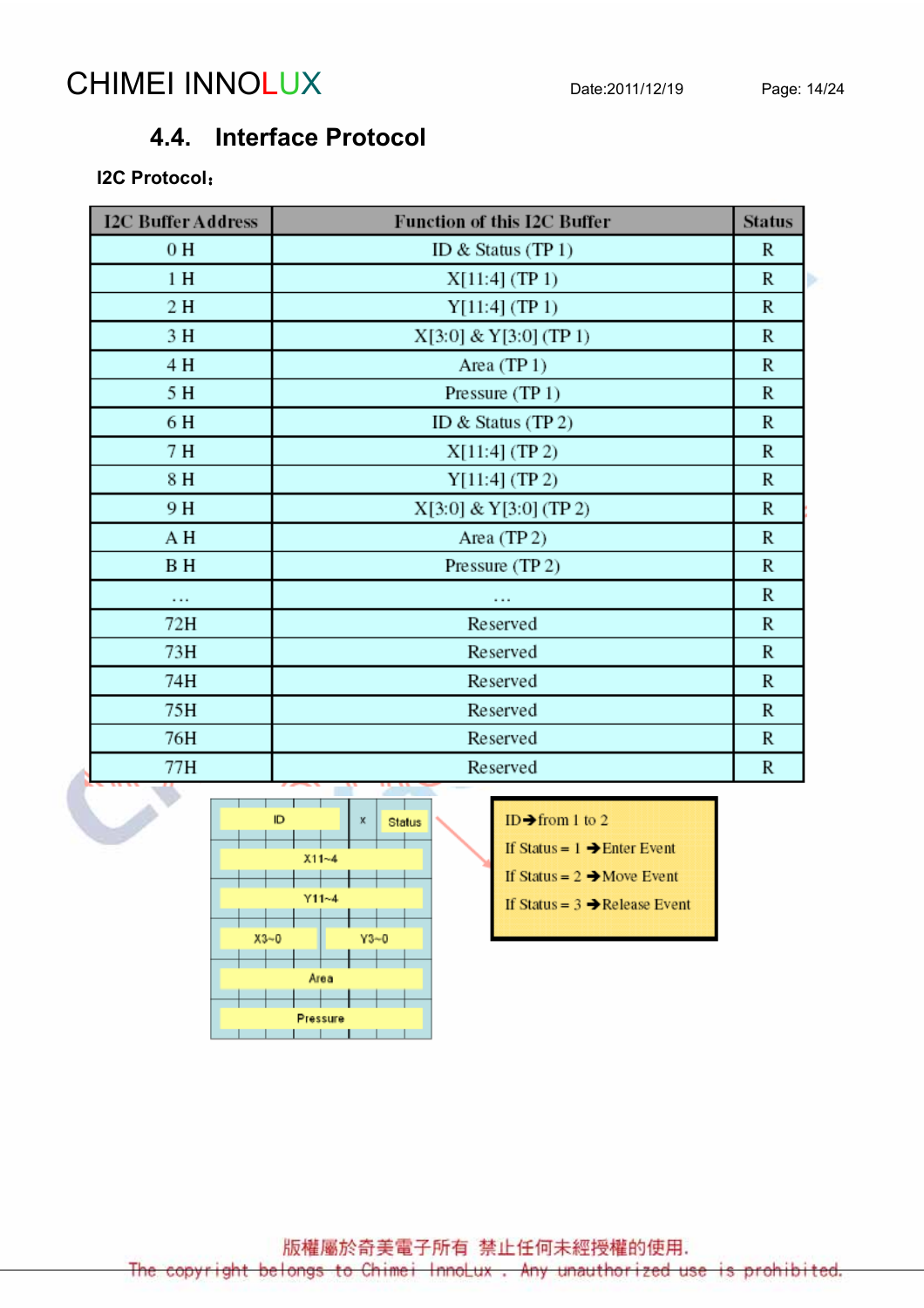## 4.5. I2C Communication AC timing



### I2C Timing Characteristics

| <b>Parameter</b>                                                                                | <b>Symbol</b>                   |                | <b>Unit</b> |      |            |
|-------------------------------------------------------------------------------------------------|---------------------------------|----------------|-------------|------|------------|
|                                                                                                 |                                 | Min.           | Typ.        | Max. |            |
| <b>Working Frequency</b>                                                                        | $F_{CLK}$                       |                |             | 400  | <b>KHz</b> |
| ow Period of the clock                                                                          | $T_{CKL}$                       | 1250           | --          |      | ns         |
| High Period of the clock                                                                        | ${\mathsf T}_{\mathsf{CKH}}$    | 1250           | --          |      | ns         |
| <b>Signal Falling Time</b>                                                                      | $T_{\rm f}$                     |                |             | 300  | ns         |
| <b>Signal Rising Time</b>                                                                       | T,                              |                |             | 300  | ns         |
| Setup time for a repeated start condition                                                       | T <sub>STASU</sub>              | 600            | --          | --   | ns         |
| Hold time (repeated) start condition. After this<br>period, the first clock pulse is generated. | $T_{\scriptsize{\text{STAHD}}}$ | 600            |             |      | ns         |
| Date setup time                                                                                 | <b>T</b> <sub>DATSU</sub>       | 100            | --          |      | ns         |
| Date Hold time.                                                                                 | $T_{\text{DATHD}}$              | $\overline{0}$ |             |      | <b>US</b>  |
| Setup time for stop condition                                                                   | T <sub>STPSU</sub>              | 600            | --          |      | ns         |
| Bus free time between a stop and start condition                                                | <b>TBUSFREE</b>                 | 1300           | --          |      | ns         |
|                                                                                                 |                                 |                |             |      |            |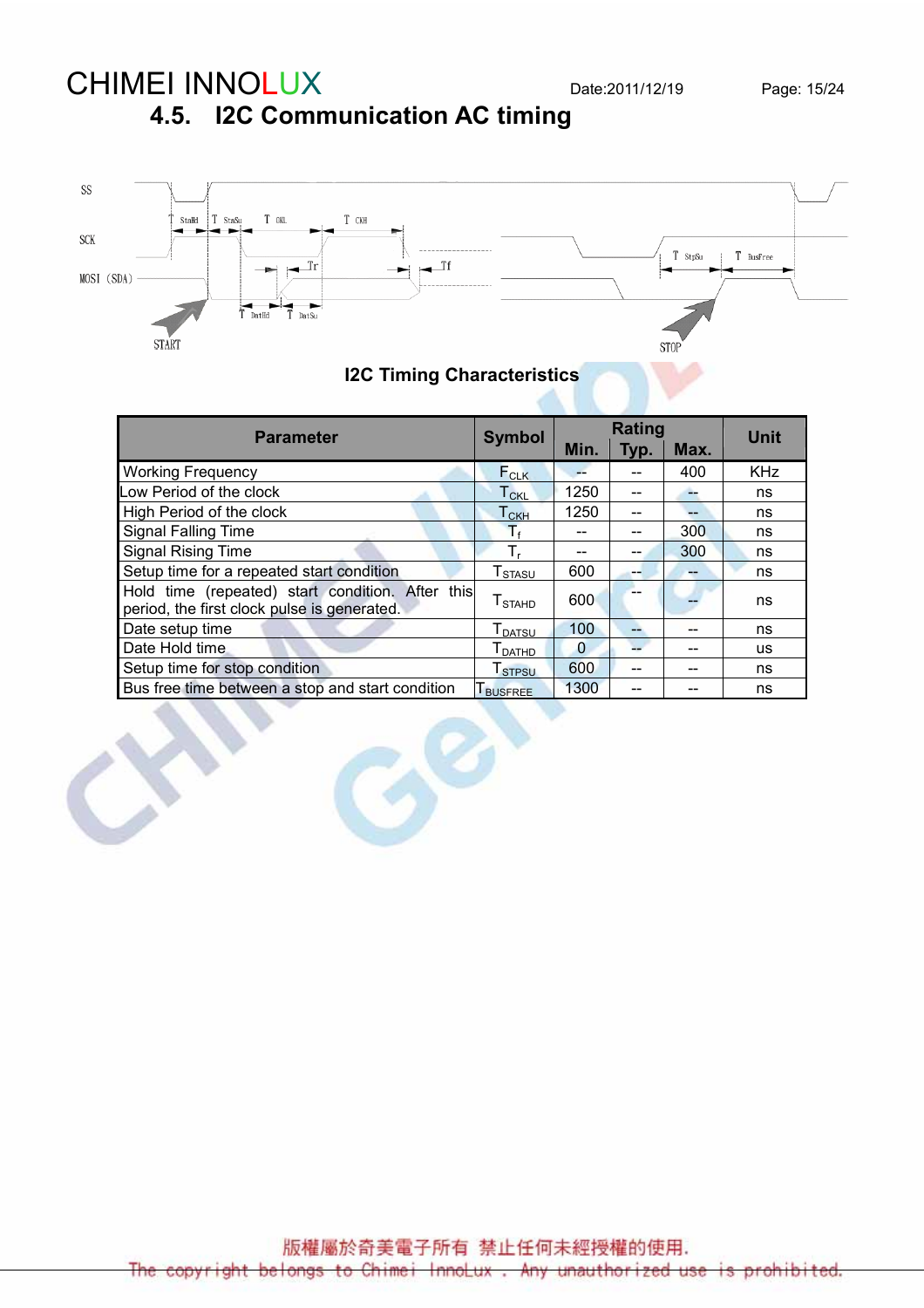# CHIMEI INNOLUX Date:2011/12/19 Page: 16/24 5. Optical Specifications

| Item                    | <b>Condition</b><br><b>Symbol</b> |                                        |      | <b>Values</b> | <b>Unit</b>              | <b>Remark</b>     |                  |  |
|-------------------------|-----------------------------------|----------------------------------------|------|---------------|--------------------------|-------------------|------------------|--|
|                         |                                   |                                        | Min. | Typ.          | Max.                     |                   |                  |  |
|                         | $\theta_L$                        | $\Phi$ =180°(9 o'clock)                | 65   | 75            |                          |                   |                  |  |
| Viewing angle           | $\theta_{\mathsf{R}}$             | $\Phi = 0^\circ (3 \text{ o'clock})$   | 65   | 75            |                          | degree            | Note 1           |  |
| (CR <sup>2</sup> 10)    | $\theta_T$                        | $\Phi = 90^\circ (12 \text{ o'clock})$ | 60   | 70            |                          |                   |                  |  |
|                         | $\theta_B$                        | $\Phi$ =270°(6 o'clock)                | 65   | 75            |                          |                   |                  |  |
|                         | <b>T</b> <sub>ON</sub>            |                                        |      | 10            | 20                       | msec              | Note 3           |  |
| Response time           | <b>T</b> <sub>OFF</sub>           |                                        |      | 15            | 30                       | msec              | Note 3           |  |
| Contrast ratio          | <b>CR</b>                         |                                        | 500  | 700           |                          |                   | Note 4           |  |
|                         | $W_X$                             | Normal<br>$\theta = \Phi = 0^\circ$    | 0.26 | 0.31          | 0.36                     | -                 | Note 2           |  |
| Color chromaticity      | $W_Y$                             |                                        | 0.28 | 0.33          | 0.38                     |                   | Note 5<br>Note 6 |  |
| Luminance               | L                                 |                                        | 170  | 210           | $\overline{\phantom{0}}$ | cd/m <sup>2</sup> | Note 6           |  |
| Luminance<br>uniformity | $Y_U$                             |                                        | 70   | 75            |                          | $\%$              | Note 7           |  |

Test Conditions:

1. DV<sub>DD</sub>=3.3V, I<sub>L</sub>=160mA (Backlight current), the ambient temperature is 25°C.

2. The test systems refer to Note 2.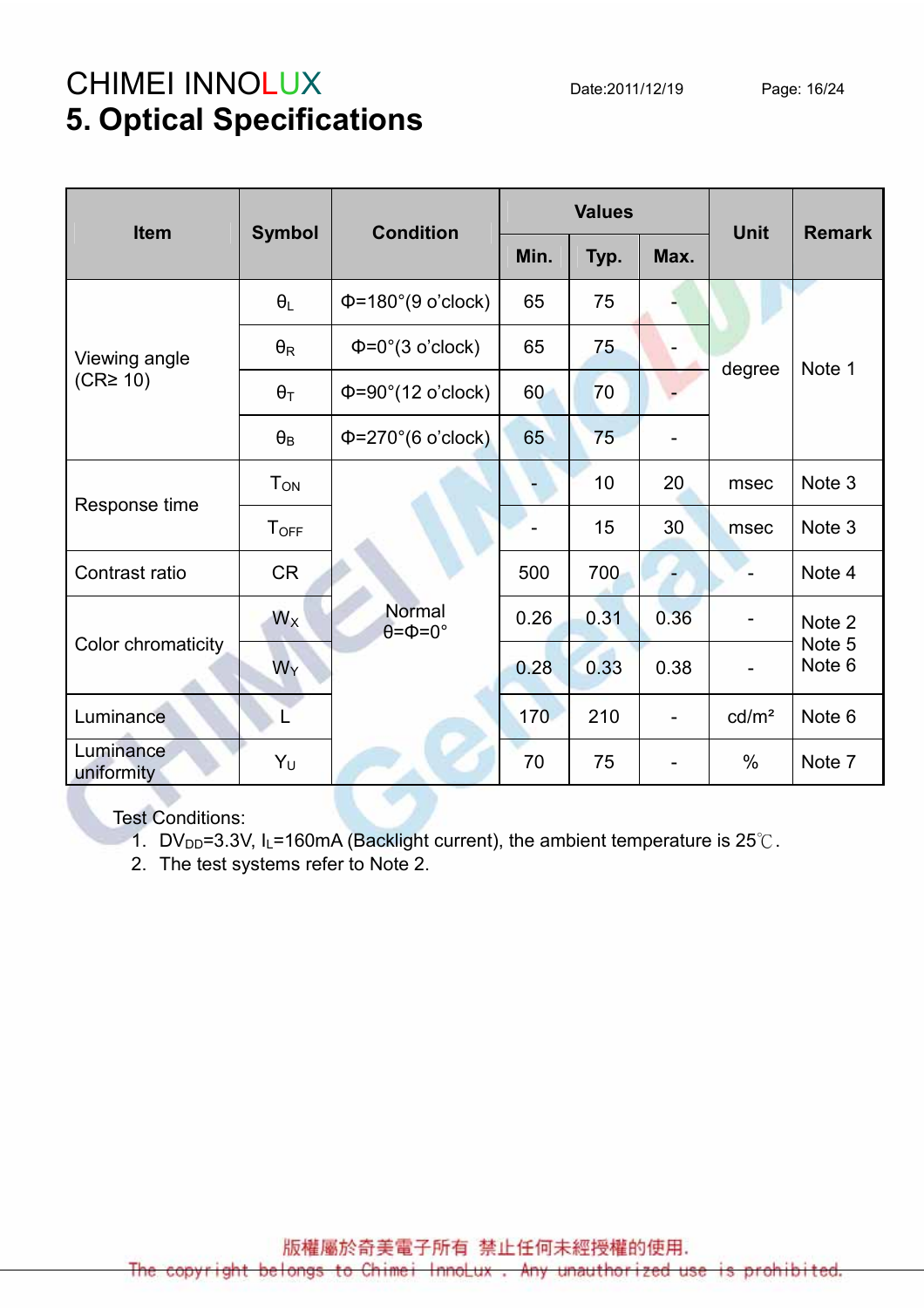Note 1: Definition of viewing angle range



Note 2: Definition of optical measurement system.

 The optical characteristics should be measured in dark room. After 30 minutes operation, the optical properties are measured at the center point of the LCD screen. (Response time is measured by Photo detector TOPCON BM-7, other items are measured by BM-5A/Field of view: 1° /Height: 500mm.)



Fig. 4-2 Optical measurement system setup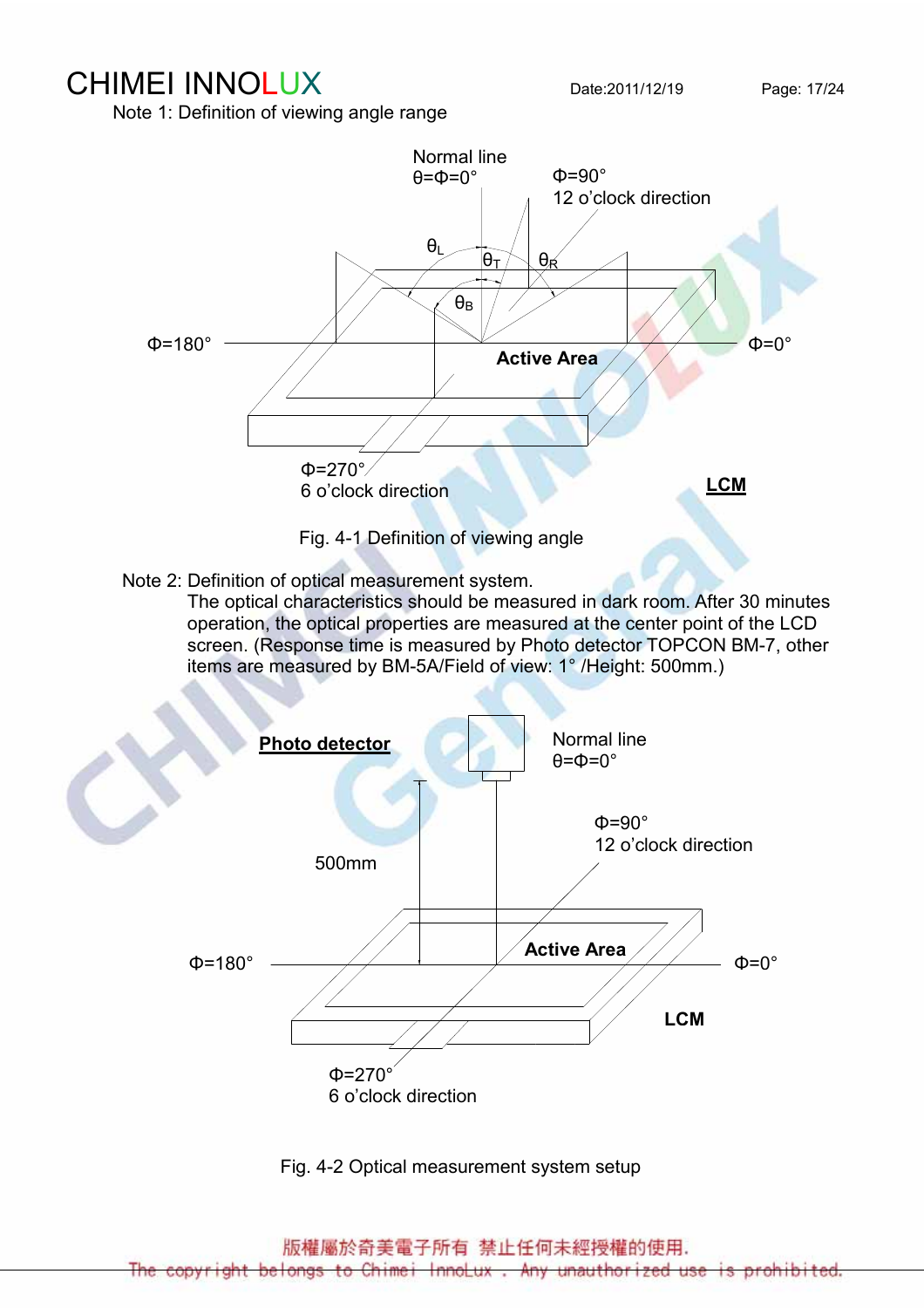# CHIMEI INNOLUX Date:2011/12/19 Page: 18/24

Note 3: Definition of Response time

 The response time is defined as the LCD optical switching time interval between "White" state and "Black" state. Rise time  $(T_{ON})$  is the time between photo detector output intensity changed from 90% to 10%. And fall time  $(T<sub>OFF</sub>)$  is the time between photo detector output intensity changed from 10% to 90%.



Fig. 4-3 Definition of response time

Note 4: Definition of contrast ratio

Contrast ratio  $(CR) = \frac{Eammanoc mac}{Lumiance measured when LCD on the "Black" state}$ Luminance measured when LCD on the "White" state

 Note 5: Definition of color chromaticity (CIE1931) Color coordinates measured at center point of LCD.

Note 6: Definition of luminance:

Measured at the center area of the panel when LCD panel is driven at "white" state. The LED driving condition is  $I_1$ =160mA.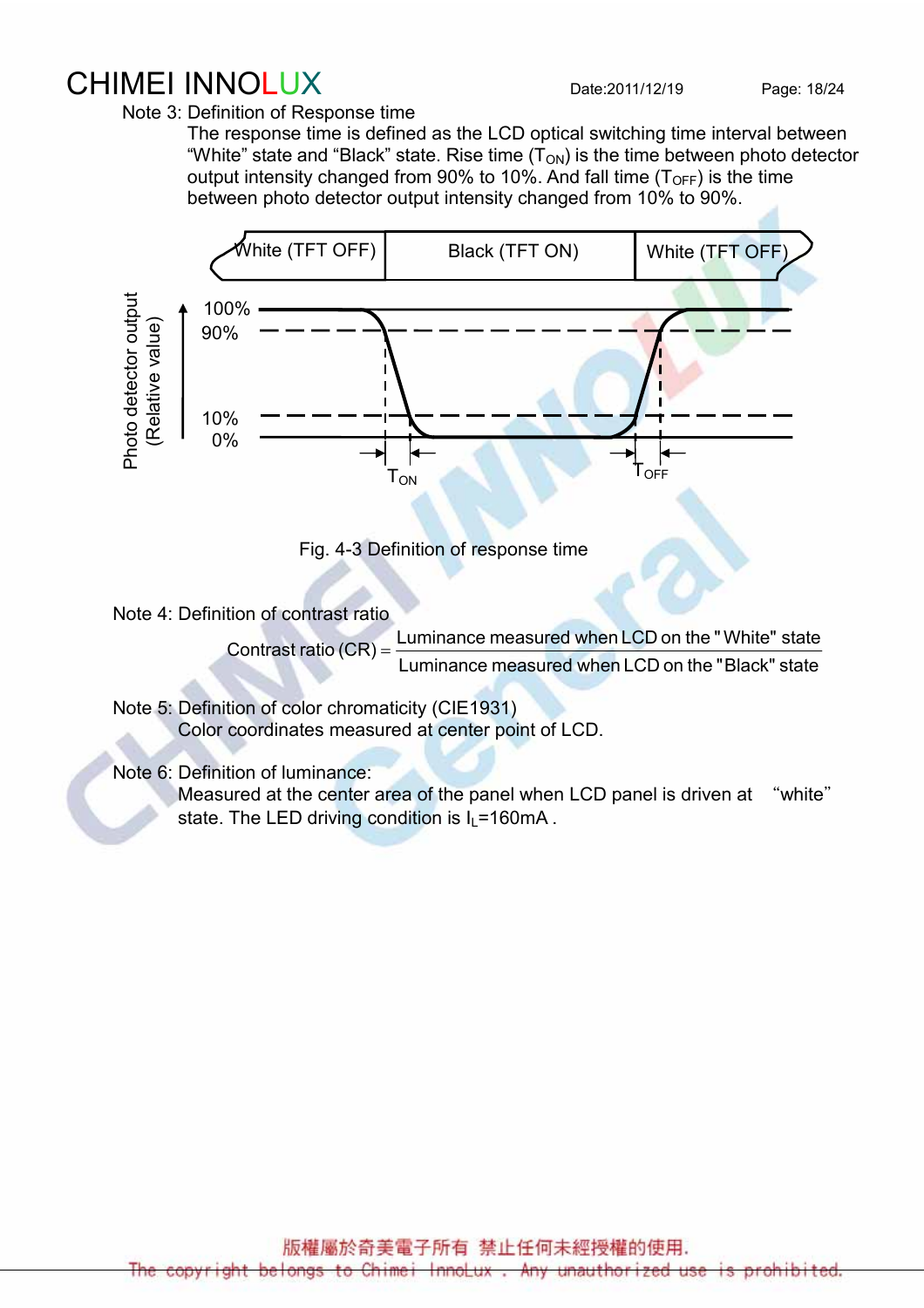# CHIMEI INNOLUX Date:2011/12/19 Page: 19/24

#### Note 7: Definition of Luminance Uniformity

Active area is divided into 9 measuring areas (Refer to Fig. 4-4 ).Every measuring point is placed at the center of each measuring area.



B<sub>max</sub>: The measured maximum luminance of all measurement position. B<sub>min</sub>: The measured minimum luminance of all measurement position.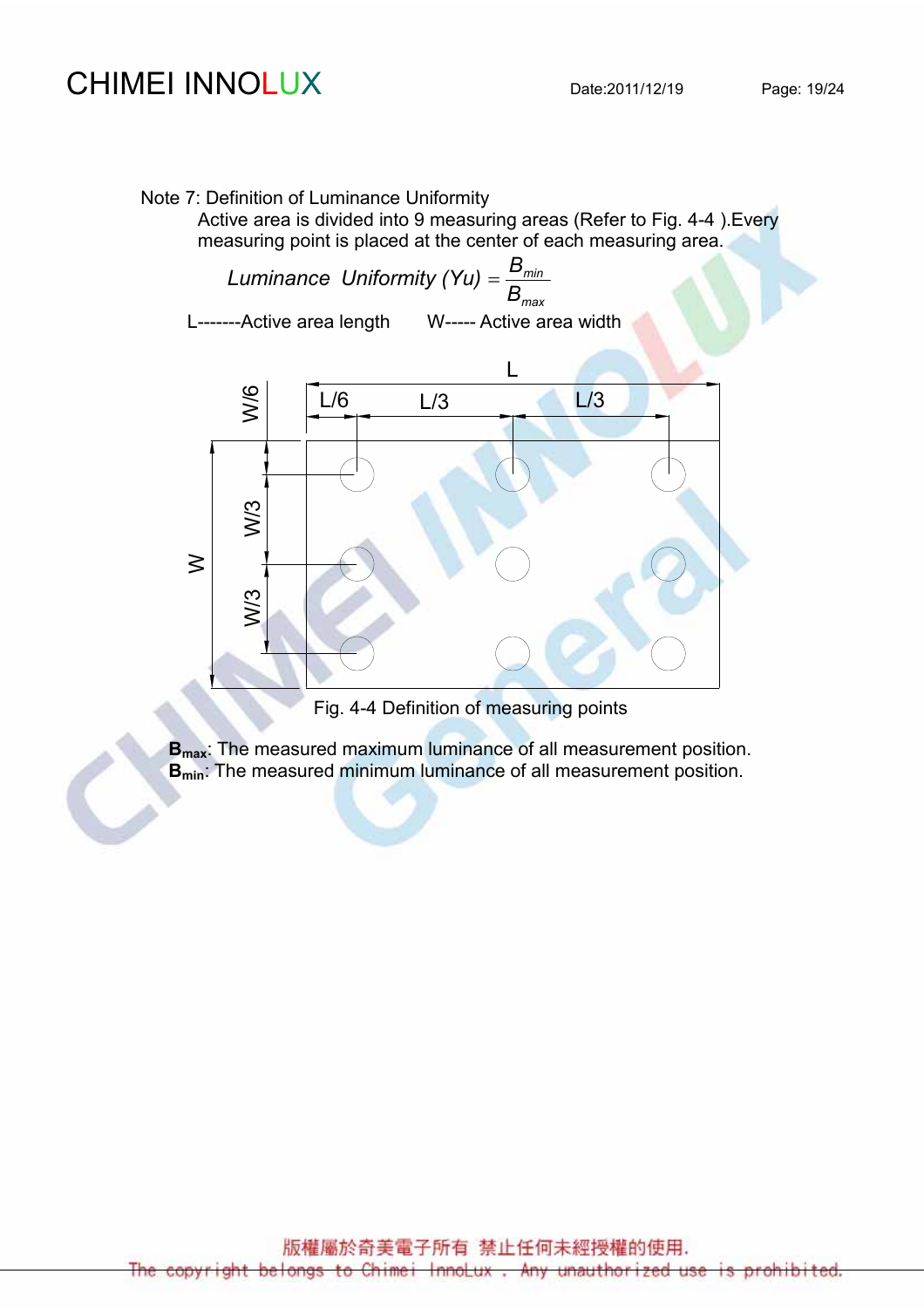# CHIMEI INNOLUX Date:2011/12/19 Page: 20/24 6. Reliability Test Items

| (Note3)                                     |                                                                                                                                                      |                                                 |                |  |  |  |  |  |
|---------------------------------------------|------------------------------------------------------------------------------------------------------------------------------------------------------|-------------------------------------------------|----------------|--|--|--|--|--|
| <b>Item</b>                                 |                                                                                                                                                      | <b>Test Conditions</b>                          | <b>Remark</b>  |  |  |  |  |  |
| <b>High Temperature Storage</b>             | Ta = $70^{\circ}$ C                                                                                                                                  | 240hrs                                          | Note 1, Note 4 |  |  |  |  |  |
| Low Temperature Storage                     | Ta = $-20^{\circ}$ C                                                                                                                                 | 240hrs                                          | Note 1, Note 4 |  |  |  |  |  |
| <b>High Temperature Operation</b>           | $Ts = 60^{\circ}$                                                                                                                                    | 240hrs                                          | Note 2, Note 4 |  |  |  |  |  |
| Low Temperature Operation                   | Ta = $-10^{\circ}$ C                                                                                                                                 | 240hrs                                          | Note 1, Note 4 |  |  |  |  |  |
| Operate at High Temperature<br>and Humidity | +40℃, 90%RH                                                                                                                                          | 240hrs                                          | Note 4         |  |  |  |  |  |
| <b>Thermal Shock</b>                        | -10°C/30 min $\sim$ +60°C/30 min for a total 100<br>cycles, Start with cold temperature and end<br>with high temperature.                            | Note 4                                          |                |  |  |  |  |  |
| <b>Vibration Test</b>                       | Frequency range: 10~55Hz<br>Stroke: 1.5mm<br>Sweep:10Hz~55Hz~10Hz<br>2 hours for each direction of X. Y. Z.<br>(6 hours for total)                   |                                                 |                |  |  |  |  |  |
| <b>Mechanical Shock</b>                     | 100G 6ms, $\pm X$ , $\pm Y$ , $\pm Z$ 3 times for each<br>direction                                                                                  |                                                 |                |  |  |  |  |  |
| <b>Package Vibration Test</b>               | <b>Random Vibration:</b><br>0.015G*G/Hz from 5-100HZ, -6dB/Octave<br>from 100-200HZ<br>2 hours for each direction of X. Y. Z.<br>(6 hours for total) |                                                 |                |  |  |  |  |  |
| Package Drop Test                           | Height:60 cm<br>1 corner, 3 edges, 6 surfaces                                                                                                        |                                                 |                |  |  |  |  |  |
| <b>Electro Static Discharge</b>             |                                                                                                                                                      | $\pm$ 2KV, Human Body Mode, 100pF/1500 $\Omega$ |                |  |  |  |  |  |

Note 1: Ta is the ambient temperature of samples.

Note 2: Ts is the temperature of panel's surface.

 Note 3: In the standard condition, there shall be no practical problem that may affect the display function. After the reliability test, the product only guarantees operation, but don't guarantee all of the cosmetic specification.

Note 4: Before cosmetic and function test, the product must have enough recovery time, at least 2 hours at room temperature.

版權屬於奇美電子所有 禁止任何未經授權的使用.

The copyright belongs to Chimei InnoLux, Any unauthorized use is prohib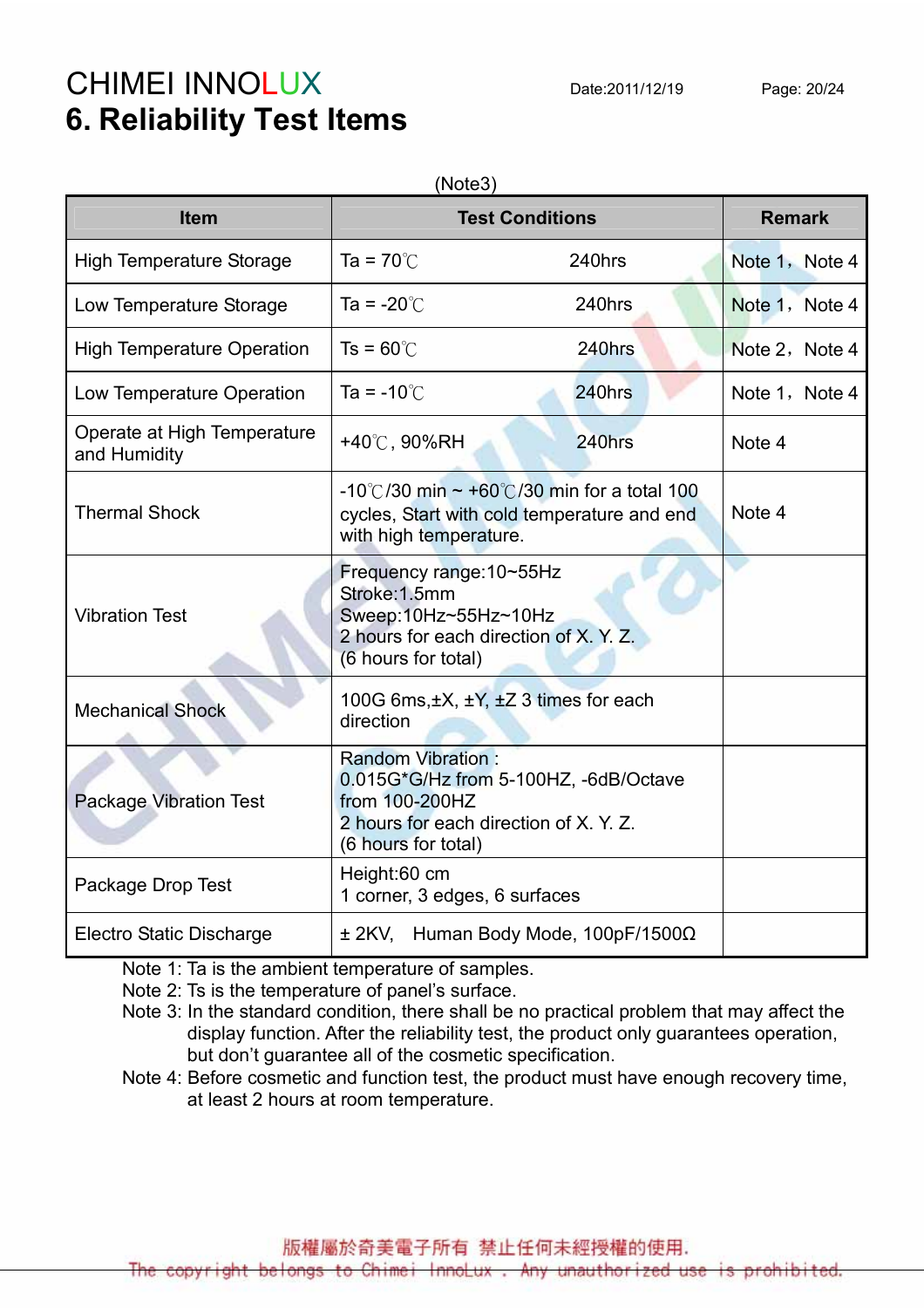# CHIMEI INNOLUX Date:2011/12/19 Page: 21/24

# 7. General Precautions

### 7.1. Safety

Liquid crystal is poisonous. Do not put it in your mouth. If liquid crystal touches your skin or clothes, wash it off immediately by using soap and water.

### 7.2. Handling

1. The LCD panel is plate glass. Do not subject the panel to mechanical shock or to excessive force on its surface.

2. The polarizer attached to the display is easily damaged. Please handle it carefully to avoid scratch or other damages.

3. To avoid contamination on the display surface, do not touch the module surface with bare hands.

4. Keep a space so that the LCD panels do not touch other components.

5. Put cover board such as acrylic board on the surface of LCD panel to protect panel from damages.

6. Transparent electrodes may be disconnected if you use the LCD panel under environmental conditions where the condensation of dew occurs.

7. Do not leave module in direct sunlight to avoid malfunction of the ICs.

### 7.3. Static Electricity

1. Be sure to ground module before turning on power or operating module. 2. Do not apply voltage which exceeds the absolute maximum rating value.

### 7.4. Storage

1. Store the module in a dark room where must keep at 25±10℃ and 65%RH or less.

2. Do not store the module in surroundings containing organic solvent or corrosive

gas.

3. Store the module in an anti-electrostatic container or bag.

### 7.5. Cleaning

- 1. Do not wipe the polarizer with dry cloth. It might cause scratch.
- 2. Only use a soft sloth with IPA to wipe the polarizer, other chemicals might permanent damage to the polarizer.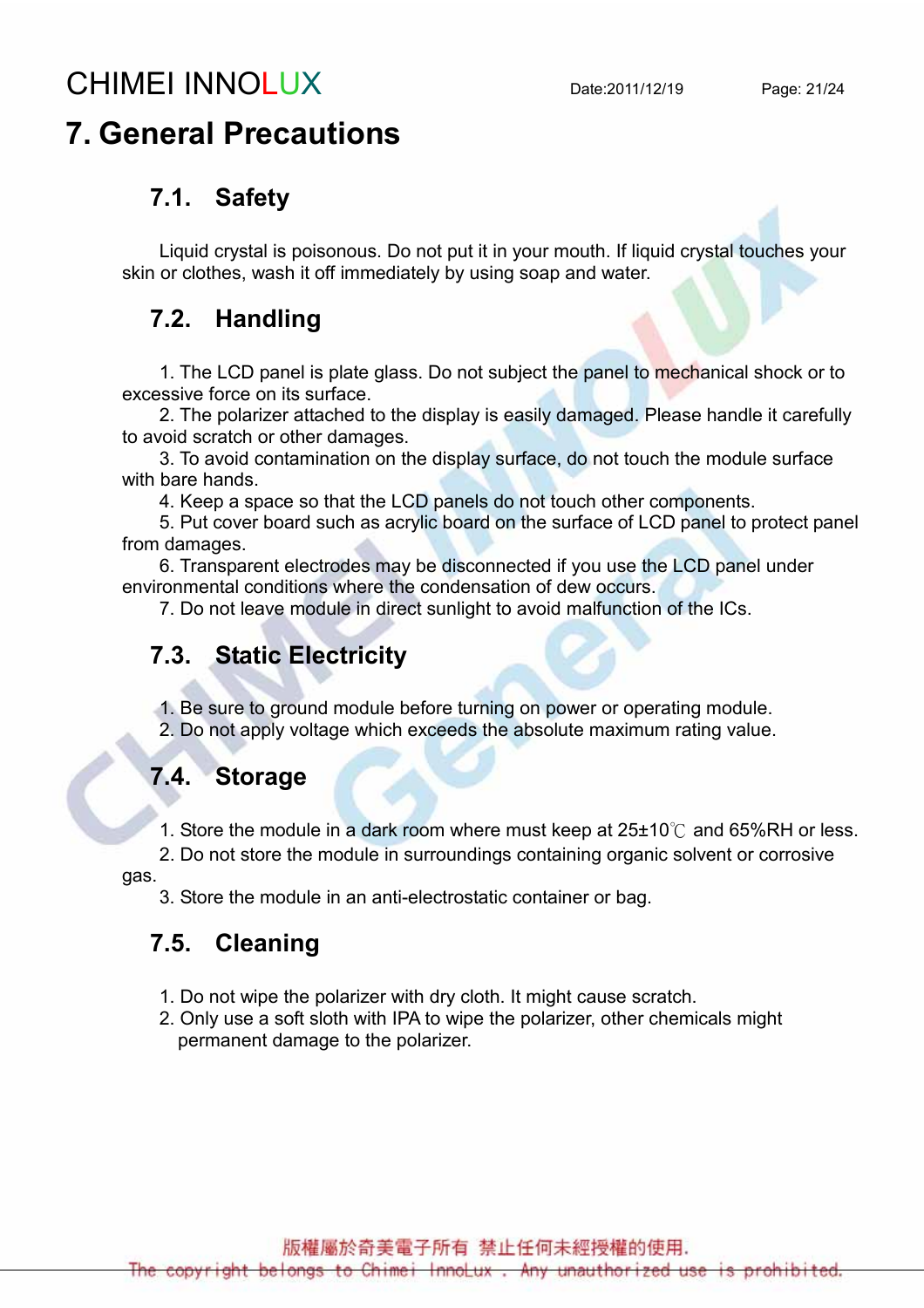# **CHIMEI INNOLU** 8. Mechanical Drawing



版權屬於奇美電子所有 禁止任何未經授權的使用.

The belongs to Chimei InnoLux Any unauthor i zed prohibited. Hght use copyr ŦS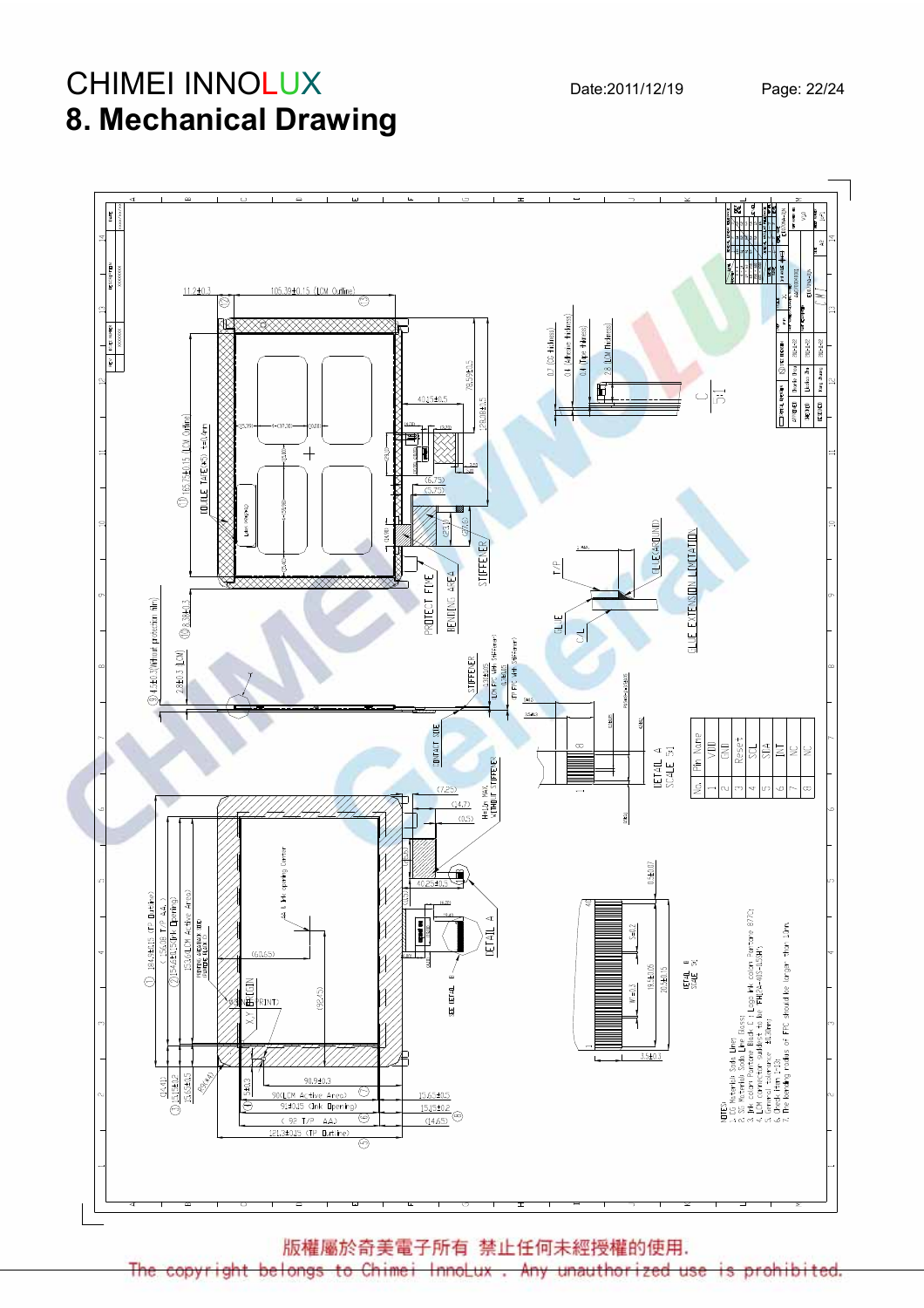# CHIMEI INNOLUX Date:2011/12/19 Page: 23/24 9. Package Drawing

## 9.1. Packaging Material Table

| No.            | <b>Item</b>               | <b>Model</b><br>(Material)    | Dimensions(mm)                  | <b>Unit</b><br>Weight<br>(kg) | Quantity         | <b>Remark</b> |
|----------------|---------------------------|-------------------------------|---------------------------------|-------------------------------|------------------|---------------|
| 1              | Module with<br><b>CTP</b> | ED070NA-01N                   | $184.9 \times 121.3 \times 4.5$ | <b>TBD</b>                    | 40               |               |
| 2              | <b>Partition</b>          | <b>BC Corrugated</b><br>paper | $512 \times 349 \times 230$     | <b>TBD</b>                    | 1set             |               |
| $\mathbf{3}$   | <b>Partition</b><br>Bar   | EPE                           | $512 \times 93 \times 15$       | 0.046                         | 4pcs             |               |
| $\overline{4}$ | Dust-Proof<br>Bag         | <b>PE</b>                     | $700 \times 530$                | 0.048                         | 1 <sub>pcs</sub> |               |
| 5              | A/S Bag                   | <b>PE</b>                     | 185× 195                        | 0.002                         | 40pcs            |               |
| 6              | Carton                    | Corrugated<br>paper           | $525 \times 362 \times 250$     | 0.82                          | 1 <sub>pcs</sub> |               |
| $\overline{7}$ | Total weight              |                               | (TBD KG)(Typ.)                  |                               |                  |               |

## 9.2. Packaging Quantity

Total LCM quantity in Carton: no. of Partition 2 Rows  $\times$  quantity per Row 20 = 40